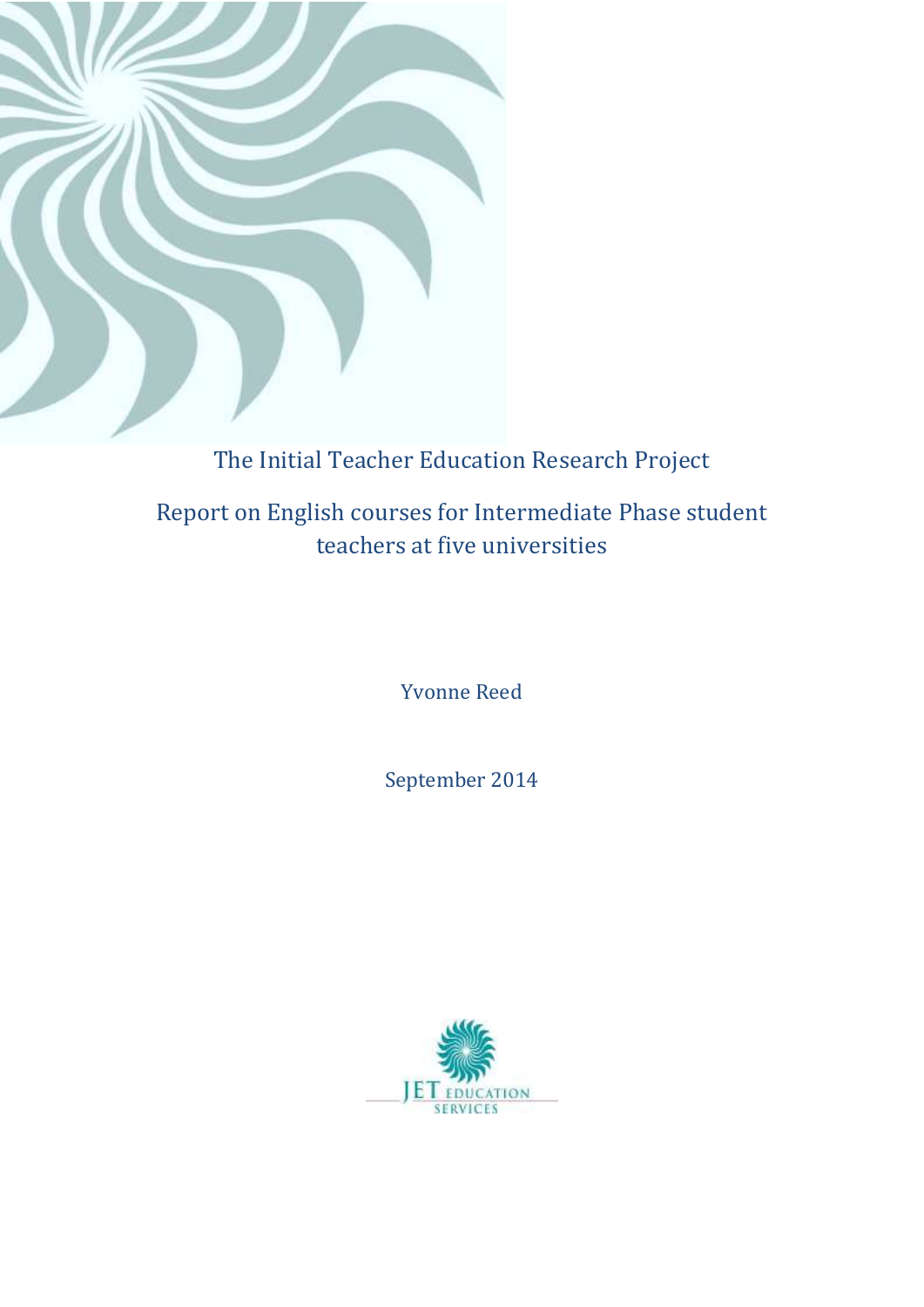Copyright ©2014

JET Education Services (JET) P.O. Box 178 WITS 2050 South Africa

This document is published in the interest of the development of education in South Africa. The contents of this publication may be used in part or in whole provided that JET Education Services is acknowledged.

Citation: Reed, Y. (2014*). Initial Teacher Education Research Project: Report on English courses for intermediate phase student teachers at five universities.* Johannesburg: JET Education Services.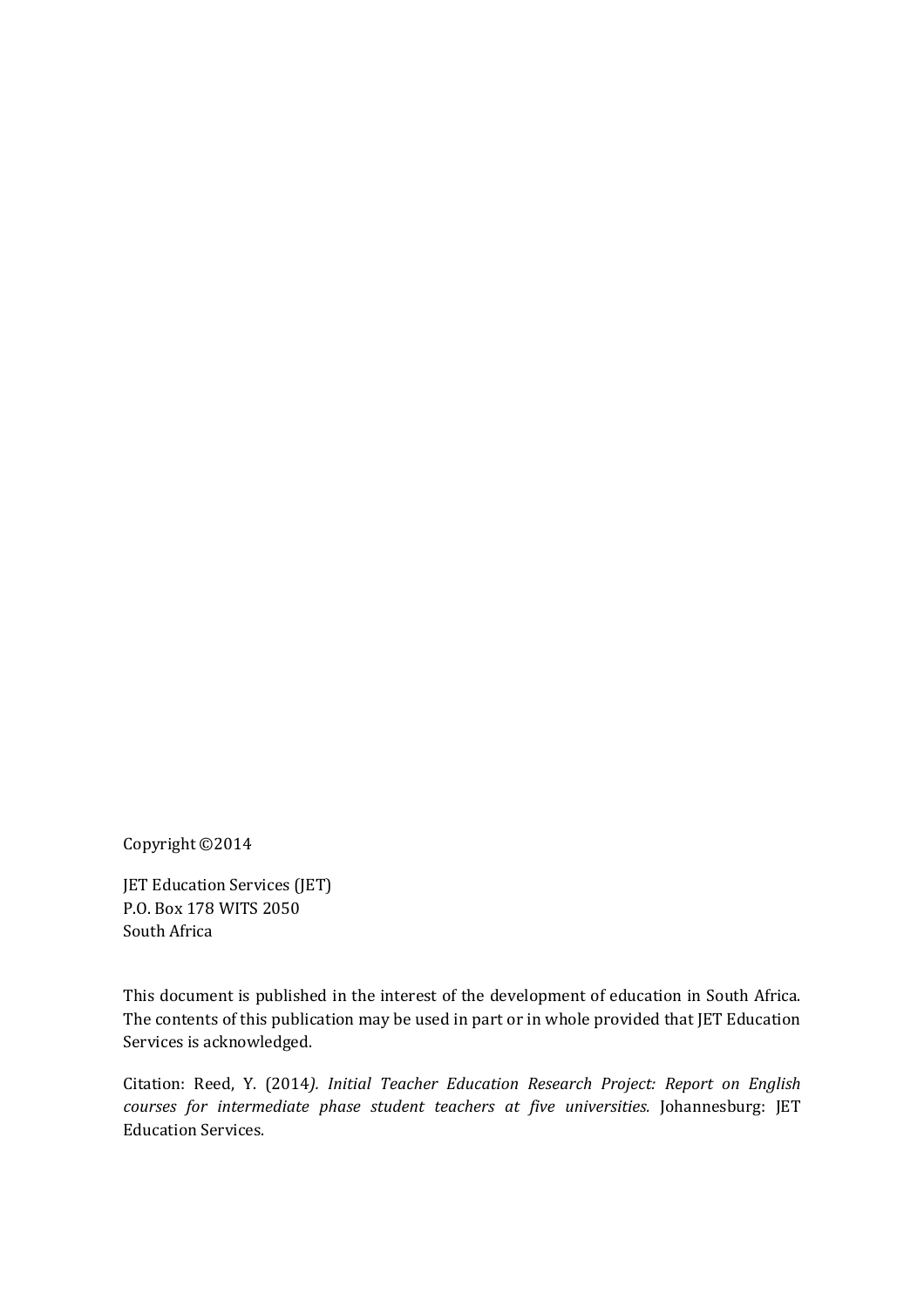# **Contents**

| $\mathbf{1}$   |     |  |                                                                                 |  |  |  |  |
|----------------|-----|--|---------------------------------------------------------------------------------|--|--|--|--|
| 2              |     |  |                                                                                 |  |  |  |  |
| 3              |     |  | A quantitative summary of English courses provided to BEd specialising in the   |  |  |  |  |
| $\overline{4}$ |     |  |                                                                                 |  |  |  |  |
| 5              |     |  |                                                                                 |  |  |  |  |
|                | 5.1 |  |                                                                                 |  |  |  |  |
|                | 5.2 |  | Subject knowledge courses for all IP teachers (i.e. English for generalists) 18 |  |  |  |  |
| 6              |     |  |                                                                                 |  |  |  |  |
|                | 6.1 |  | School and pedagogic knowledge courses for the IP English specialist19          |  |  |  |  |
|                | 6.2 |  |                                                                                 |  |  |  |  |
|                | 6.3 |  |                                                                                 |  |  |  |  |
|                | 6.4 |  |                                                                                 |  |  |  |  |
|                | 6.5 |  | English Home Language, First Additional Language and Language of Learning       |  |  |  |  |
|                | 6.6 |  |                                                                                 |  |  |  |  |
|                | 6.7 |  |                                                                                 |  |  |  |  |
|                | 6.8 |  |                                                                                 |  |  |  |  |
| 7              |     |  |                                                                                 |  |  |  |  |
| 8              |     |  |                                                                                 |  |  |  |  |
|                |     |  |                                                                                 |  |  |  |  |
|                |     |  |                                                                                 |  |  |  |  |

# <span id="page-2-0"></span>**List of Tables**

| Table 3: Total credits allocated to Literacies / subject English and English methodology courses |  |
|--------------------------------------------------------------------------------------------------|--|
|                                                                                                  |  |

# **List of Figures**

| Figure 1: A model for conceptualising teachers' professional knowledge, with examples from a |  |
|----------------------------------------------------------------------------------------------|--|
|                                                                                              |  |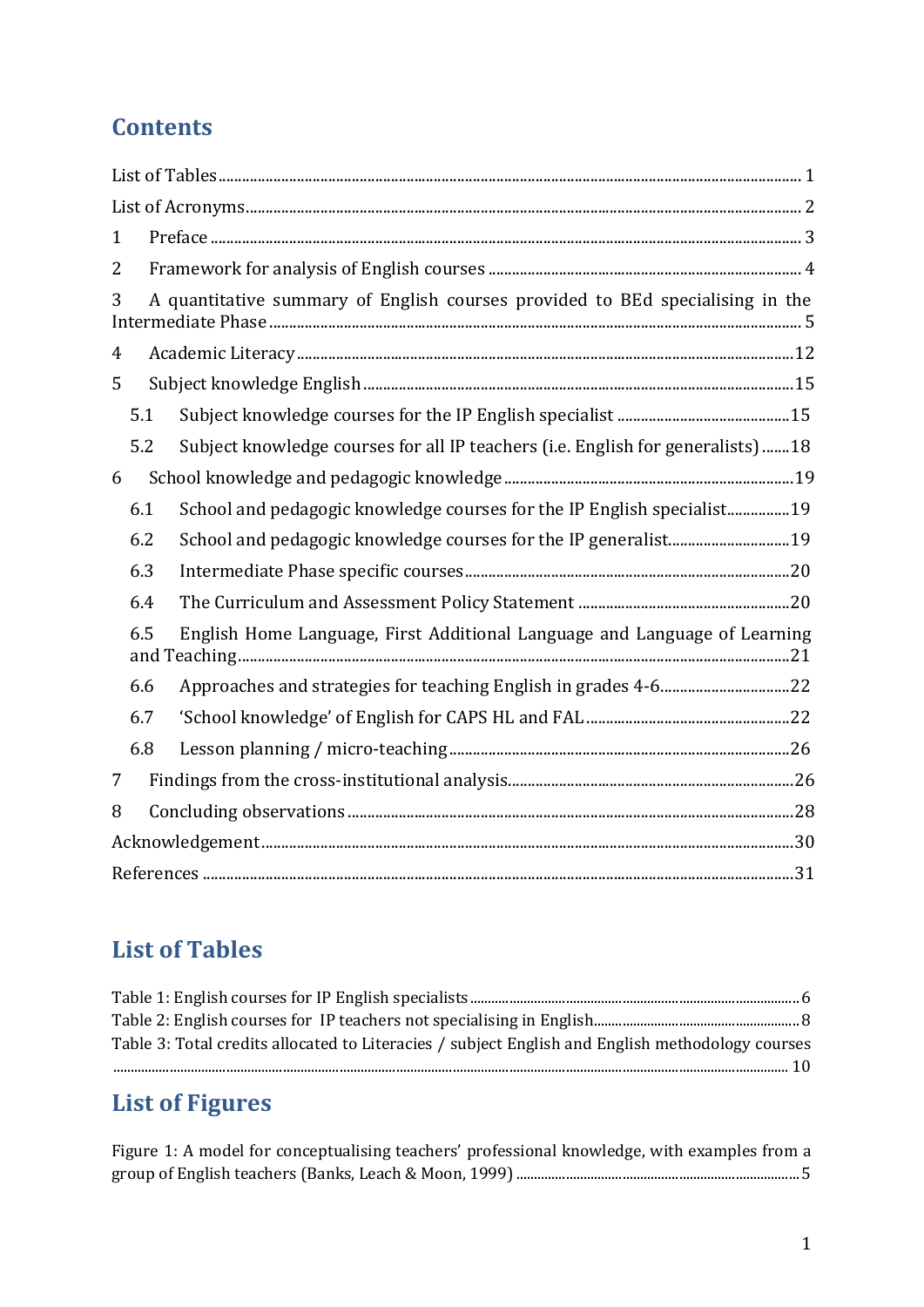# <span id="page-3-0"></span>**List of Acronyms**

| AL          | Academic Literacy                                                          |
|-------------|----------------------------------------------------------------------------|
| ANA         | <b>Annual National Assessments</b>                                         |
| BA          | <b>Bachelor of Arts Degree</b>                                             |
| <b>BEd</b>  | <b>Bachelor of Education</b>                                               |
| CAPS        | <b>Curriculum Assessment Policy Statement</b>                              |
| FAL         | <b>First Additional Language</b>                                           |
| <b>FET</b>  | Further Education and Training Phase (Senior High School - Grade 10 to 12) |
| <b>FP</b>   | Foundation Phase (Junior Primary School - Grade R to 3)                    |
| HL          | Home Language                                                              |
| IP          | Intermediate Phase (Grade 4 to 6)                                          |
|             | LOLT or LoLT Language of Learning and Teaching                             |
| <b>NCS</b>  | National Curriculum Statement                                              |
| <b>NCTE</b> | National Council of Teachers of English                                    |
| <b>NLFT</b> | <b>New Literacies for Teachers</b>                                         |
| <b>NSC</b>  | National Senior Certificate                                                |
| <b>OBE</b>  | <b>Outcomes Based Education</b>                                            |
| <b>PGCE</b> | Post Graduate Certificate in Education                                     |
| SP          | Senior Phase (Grade 7 to 9)                                                |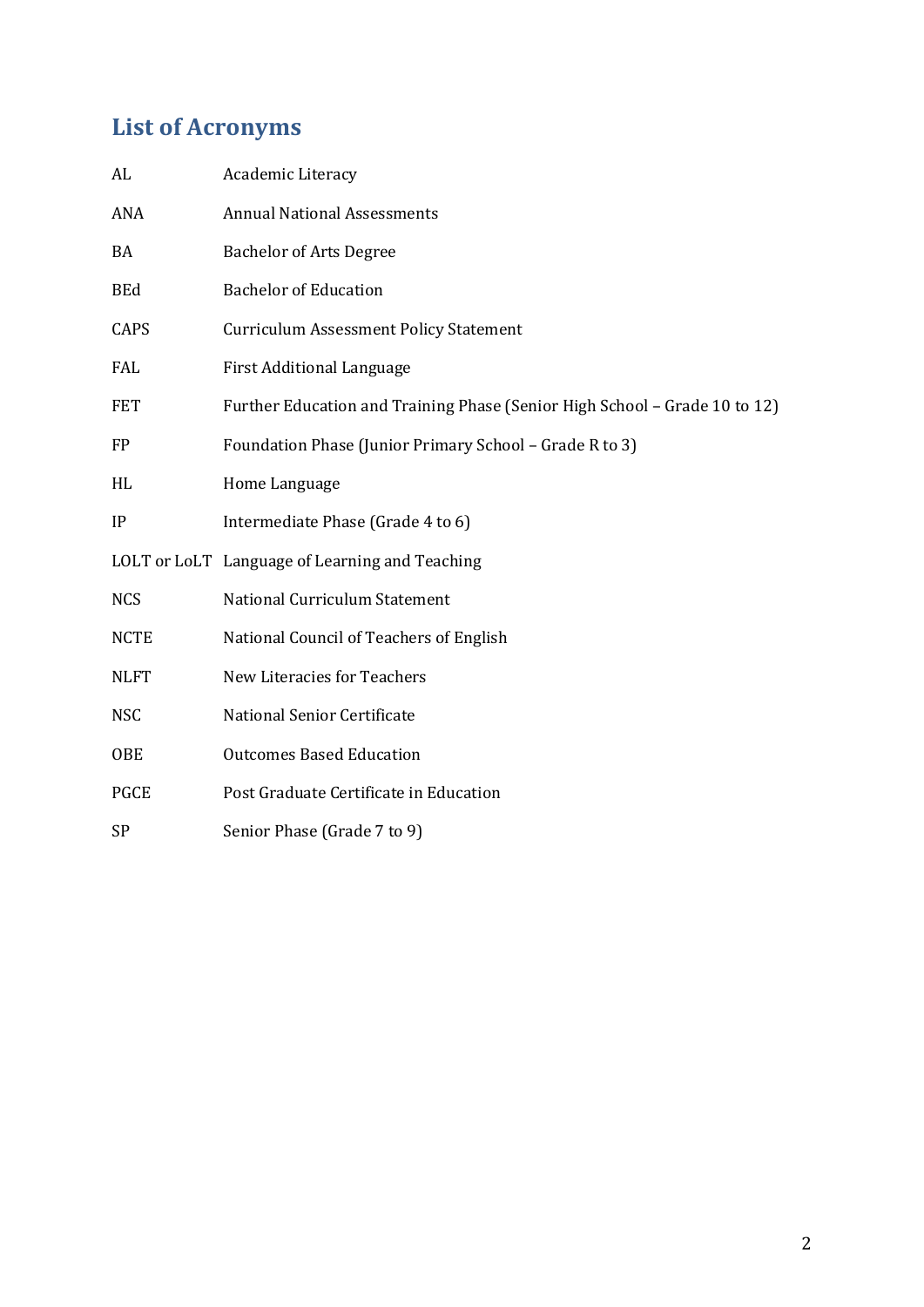## <span id="page-4-0"></span>**1 Preface**

An outline of the Initial Teacher Education Research Project (ITERP), including the research methods employed to derive the data discussed below, is contained in Taylor 2014. ITERP is investigating the nature and quality of initial teacher education programmes offered by universities and the extent to which these programmes are meeting the needs of the South African schooling system. The four components of the programme are:

- The content of teacher education programmes for students training as Intermediate Phase (IP) teachers at five universities, together with the instruments used to assess the practice teaching undertaken by these students. The present report is one of four describing the findings of this component;
- Case studies of newly qualified teachers (NQTs) in their first two years of teaching;
- Survey of all final year (BEd and PGCE) students in 2013, tracking them into the workplace for two years.
- Recommendations for ITE in the IP; action arising from the findings and recommendations.

Further details are provided in Deacon (2012); Bowie (2014); Rusznyak and Bertram (2014); Deacon (2014); and Taylor (2014), available at [www.jet.org.za.](http://www.jet.org.za/)

Before engaging with this report, please note the following:

- i. Despite the best efforts of the researchers who visited each of the five universities, there are some gaps in the data sets on which this report is based. It was thus not always possible to work out what content is taught and in what depth, how it is taught and how it is assessed. Of particular concern is the fact that a copy of a detailed course outline, with information on course content and assessment, was not always provided to the researcher. Even if all copies had been issued to students/lecturers (as was indicated for some courses at one institution) there needs to be a master copy available as a reference for lecturers planning course revisions. At another, the researcher noted that students had requested a semester plan so that they could understand the relationship between subject content and pedagogic content courses, suggesting that the students did not have this important information. At a third, some course outlines for 2013 referred to the NCS rather than to CAPS and used headings from the NCS as an organising frame, suggesting that these outlines had not been revised to take the changed school curriculum into account. Another concern is that lecturers interviewed at the various institutions were not always aware of what was offered to IP English student teachers in the various subject and methodology courses included in the specialisation and thus could not discuss the specialisation as a whole.
- ii. Some institutions integrate aspects of pedagogic content with subject content in the same course while others do not. Also, in the same institution this integration is evident in some courses but not in others. In one institution aspects of language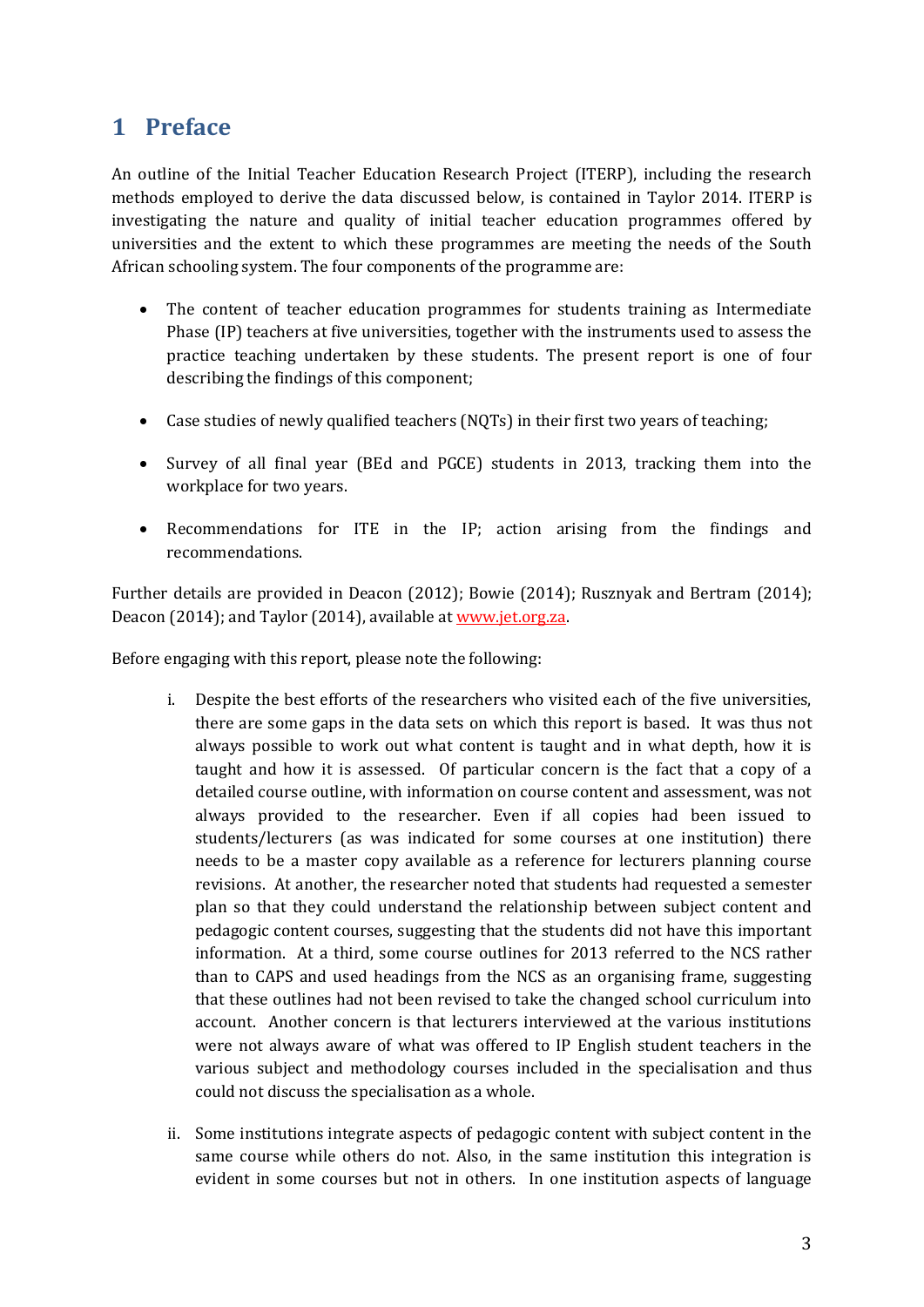methodology appear to be included in courses titled Curriculum Studies and Professional Studies respectively. These observations are not criticisms, but are stated to indicate one of the challenges of identifying and categorising courses and course content.

- iii. Some institutions offer year- long courses, while others offer semester-length modules, with the length of a semester varying from one institution to another. The relationship between course content and course credits also appears to vary within and across institutions. All of these variations add to the complexity of any comparative analysis.
- iv. Courses with a focus on academic literacy/ computer literacy/ new literacies1 for all BEd students have been analysed for this report as these courses have the potential to make a significant contribution to students' own literacies and knowledge of English and thus to contribute to their identities as literate teachers in the twentyfirst century and to their ability to teach English to IP learners.
- v. In comparison to Mathematics, the subject English in a curriculum for a BA or BEd degree or for primary or secondary school classrooms has a less defined disciplinary core, is less hierarchically organised and thus less dependent on sequenced 'segmental connections' than is Mathematics. For example, for the study of literary and other texts lecturers within and across institutions have many possible genres, texts and approaches to text study to choose from.
- vi. Comparative tables of courses offered at the five institutions are included in this report. The categories used in the comparative analysis, which is reflected in these tables, were arrived at in three ways: (i) from a reading of Banks, Leach and Moon's (1999) conceptualisation of what teachers of English need to know; (ii) from what is listed as required content and skills in the IP Curriculum and Assessment Policy Statements for English Home Language (HL) and English First Additional Language (FAL); (iii) from the identification of recurring 'themes' in the data submitted by the researchers.

## <span id="page-5-0"></span>**2 Framework for analysis of English courses**

-

Banks, Leach and Moon (1999) conceptualised what teachers of English need to know in terms of three overlapping 'categories' with a student teacher's personal subject English construct at the centre of, and superimposed on, all three:

 $1$  From the early 1980s language and literacy researchers and educators (e.g. Heath, 1983; Street, 1984; New London Group, 2000; Pahl & Rowsell, 2005; Janks, 2010) have broadened the conceptualization of literacy to include literacy practices that are cross cultural, that are located in different domains and discourses and that vary in relation to different sign systems and different technologies. The plural form 'literacies' is used to refer to this newer conceptualization of literacy which is increasingly important in the digital age.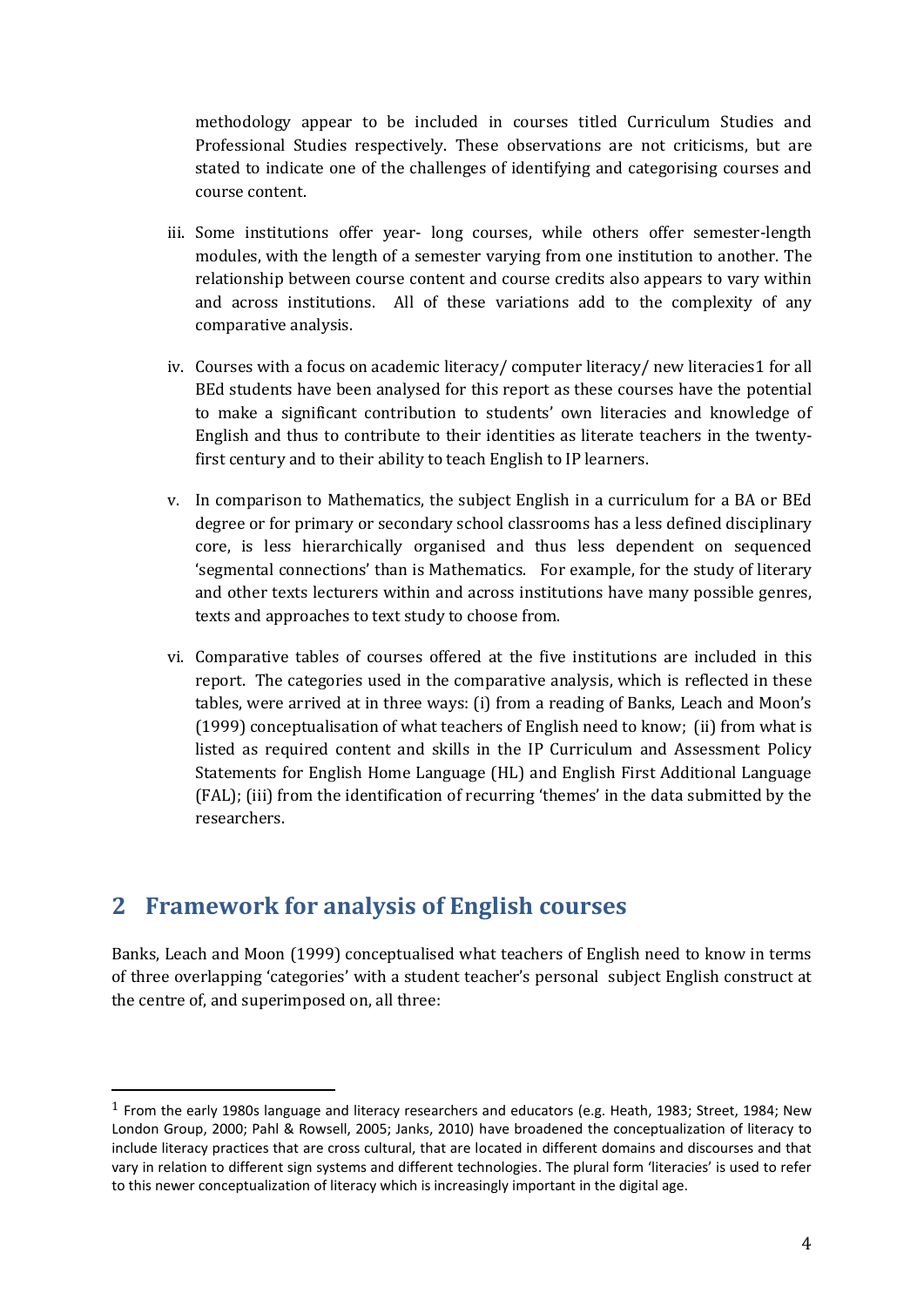<span id="page-6-1"></span>**Figure 1: A model for conceptualising teachers' professional knowledge, with examples from a group of English teachers (Banks, Leach & Moon, 1999)** 



## <span id="page-6-0"></span>**3 A quantitative summary of English courses provided to BEd specialising in the Intermediate Phase**

The report begins with a brief quantitative account of the number of semester modules or yearlong courses in English 'subject content' and in 'pedagogic content' that are offered to IP English specialists [\(Table 1\)](#page-7-0) and to all IP teachers [\(Table 2\)](#page-9-0). Note that the content includes Academic Literacy / New Literacies courses.

[Table 3](#page-11-0) indicates the total number of credits in the 480 credit BEd degree that are allocated to courses in English for the specialist IP English teacher and to courses in English for the IP generalist (i.e. studied by all IP student teachers).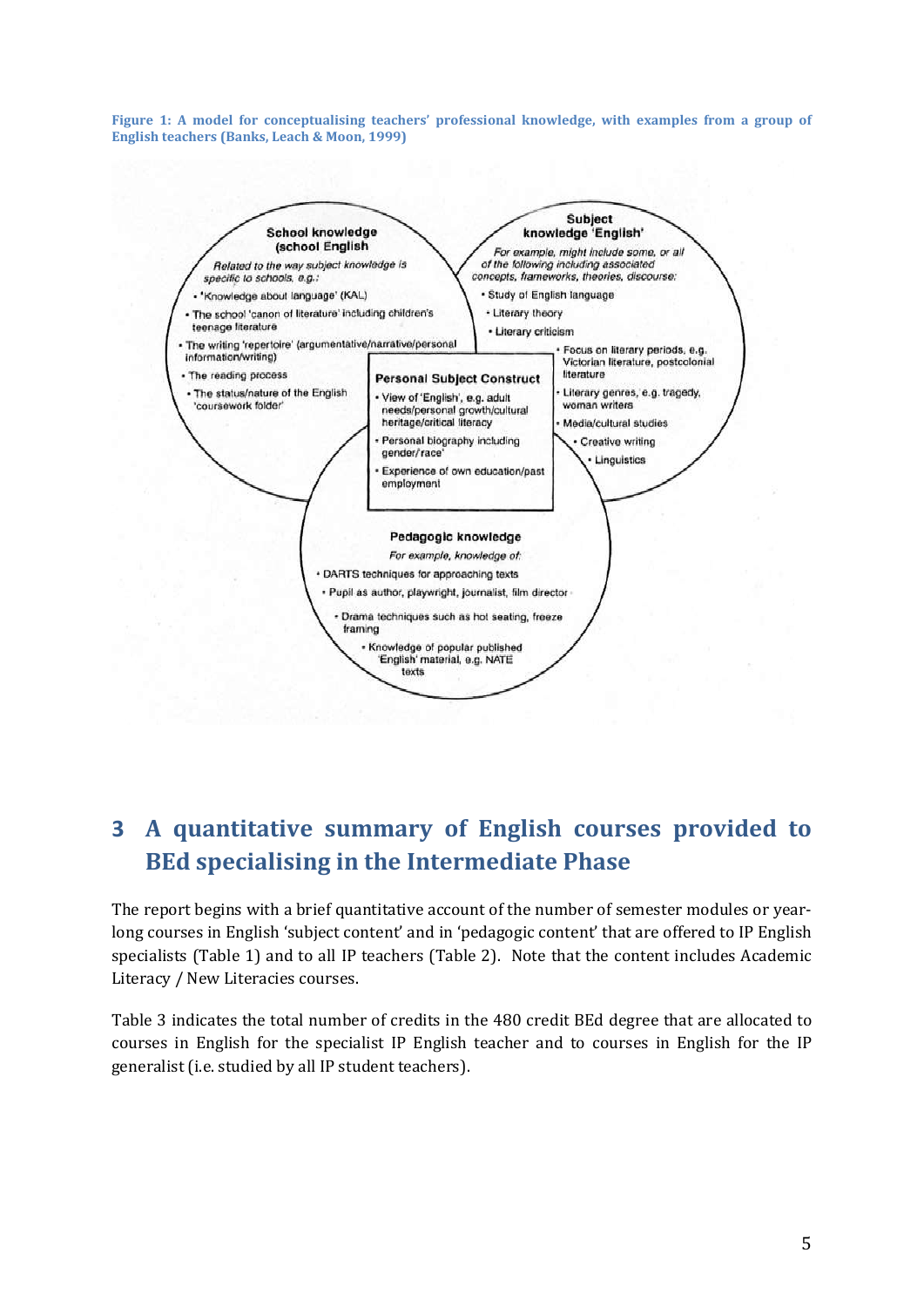#### **Table 1: English courses for IP English specialists**

<span id="page-7-0"></span>

| <b>Categories</b><br>for                    | <b>Institution A</b>                                          | <b>Institution B</b>                                                                                                                                                            | <b>Institution C</b>                                                                                                    | <b>Institution D</b>                                       | <b>Institution E</b>                                                                                                                                                   |
|---------------------------------------------|---------------------------------------------------------------|---------------------------------------------------------------------------------------------------------------------------------------------------------------------------------|-------------------------------------------------------------------------------------------------------------------------|------------------------------------------------------------|------------------------------------------------------------------------------------------------------------------------------------------------------------------------|
| comparisons                                 |                                                               |                                                                                                                                                                                 |                                                                                                                         |                                                            |                                                                                                                                                                        |
| <b>Academic</b><br>Literacy                 | 1 year course: New<br><b>Literacies for Teachers</b>          | 2 Semesters:<br><b>Academic and Computer</b><br>Literacy - 1 compulsory<br>for all students; the<br>second a support<br>module for students<br>with poor reading<br>proficiency | No Academic Literacy<br>courses, though some<br>attention is paid to<br>Academic Literacy in<br>Level 2 English modules | 2 semesters: Academic<br>Literacy                          | 2 year long courses:<br>Academic Literacy                                                                                                                              |
| <b>Subject</b><br>Knowledge                 | 4 year courses: English<br>Language and Literature<br>$1 - 4$ | 6 semesters: English<br>Language and Literature<br>$1 - 3$                                                                                                                      | 5 semesters: English<br>Language and Literature<br>(2 level 1; 3 level 2<br>modules)                                    | 6 semesters: English<br>Language and Literature<br>$1 - 3$ | Home Language 4 year-<br>long courses: English<br>Language and Literature                                                                                              |
| <b>School and</b><br>Pedagogic<br>Knowledge | 2 year courses:<br>Language Methodology<br>1 and 2            | 2 semesters: English as<br>Medium of Instruction<br>(i.e. English LOLT-FAL<br>focused)<br>4 semesters: English<br>Methodology                                                   | 2 semesters: Language<br>Methodology (one<br>semester HL and one<br>semester FAL)                                       | 2 semesters: English<br>Methodology (FAL<br>focused)       | Home Language 4 year-<br>long courses: English<br>Methodology<br><b>OR</b><br>FAL 2 year-long<br>courses: English<br>Language and Literature<br>plus one elective year |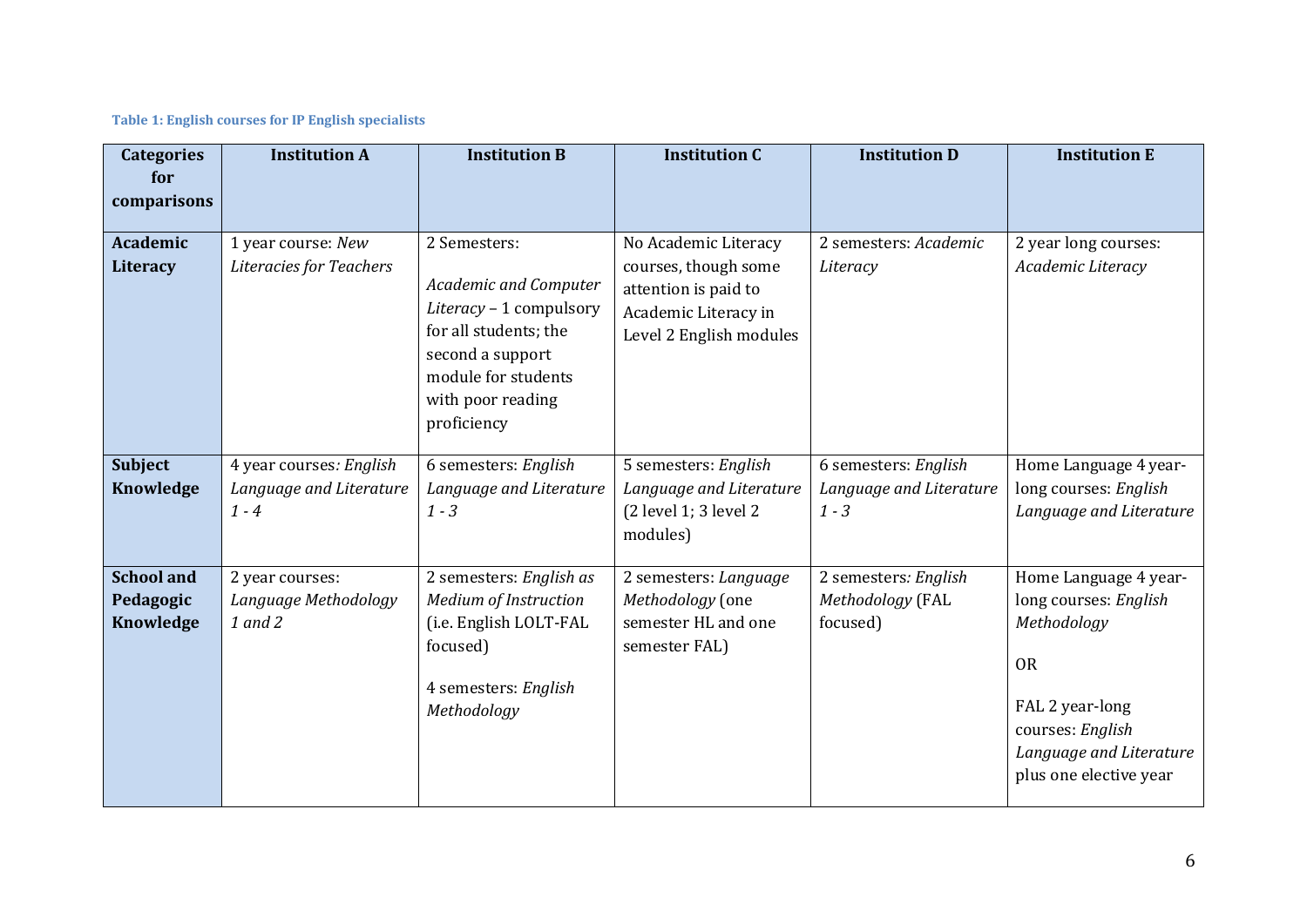| <b>Categories</b>    | <b>Institution A</b>    | <b>Institution B</b>    | <b>Institution C</b>      | <b>Institution D</b>    | <b>Institution E</b>                                                                                                                                                                                  |
|----------------------|-------------------------|-------------------------|---------------------------|-------------------------|-------------------------------------------------------------------------------------------------------------------------------------------------------------------------------------------------------|
| for                  |                         |                         |                           |                         |                                                                                                                                                                                                       |
| comparisons          |                         |                         |                           |                         |                                                                                                                                                                                                       |
| <b>Total Credits</b> | Total of 624 contact    | Total of 378 contact    | Total of 72 credits (720) | Total of 306 contact    | Total of 300 -                                                                                                                                                                                        |
|                      |                         |                         |                           |                         |                                                                                                                                                                                                       |
| and/or               | hours for 120 credits   | hours for 162 credits   | notional learning hours)  | hours for 120 credits   | 375 <sup>2</sup> contact hours for                                                                                                                                                                    |
| contact              | (1200 notional learning | (1620 notional learning |                           | (1200 notional learning | HL for 72 credits (720                                                                                                                                                                                |
| hours                | hours)                  | hours)                  |                           | hours)                  | notional learning hours)                                                                                                                                                                              |
|                      |                         |                         |                           |                         | Total of 200 for 34<br>credits for FAL<br>compulsory (340<br>notional learning hours)<br>and 300 for 51 credits<br>(510 notional learning<br>hours if elective<br>included).<br>Academic Literacy 1:5 |

 $\overline{a}$ 

<sup>&</sup>lt;sup>2</sup> NOTE: Institution E's lectures are 45 minutes long and not an hour. The contact times are noted as sessions in their documents. The total hours reflected in the table is a conversion of the total number of sessions into hours.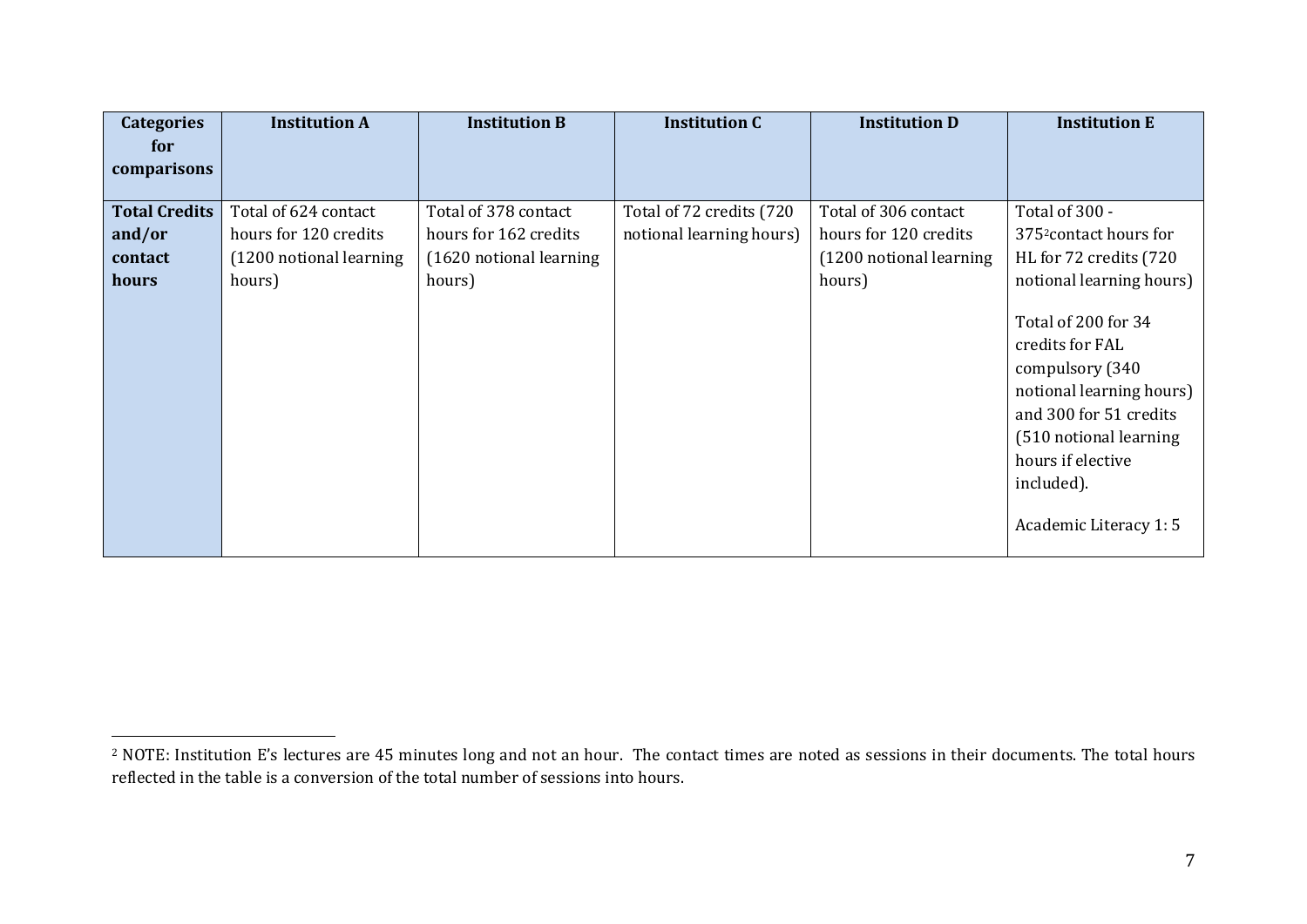#### **Table 2: English courses for IP teachers not specialising in English**

<span id="page-9-0"></span>

| <b>Categories for</b><br>comparisons        | <b>Institution A</b>                                       | <b>Institution B</b>                                                                                                                                                | <b>Institution C</b>                                                          | <b>Institution D</b>              | <b>Institution E</b>                                                                                                           |
|---------------------------------------------|------------------------------------------------------------|---------------------------------------------------------------------------------------------------------------------------------------------------------------------|-------------------------------------------------------------------------------|-----------------------------------|--------------------------------------------------------------------------------------------------------------------------------|
| <b>Academic</b><br>Literacy                 | 1 year course: New<br>Literacies for Teachers              | 2 semesters: Academic<br>& Computer Literacy<br>one compulsory for all<br>students; the second a<br>support module for<br>students with poor<br>reading proficiency | No Academic Literacy<br>courses                                               | 2 semesters: Academic<br>Literacy | 2 year courses:<br>Academic Literacy                                                                                           |
| <b>Subject</b><br>Knowledge                 | None                                                       | None                                                                                                                                                                | 2 semesters: One for<br>English Language and<br>one for English<br>Literature | None                              | HL 2 year courses:<br>English Language &<br>Literature<br><b>OR</b><br>FAL 2 year courses:<br>English Language &<br>Literature |
| <b>School and</b><br>Pedagogic<br>Knowledge | 1 year course:<br>Language Methodology<br>$\boldsymbol{1}$ | 2 semesters: English as<br>a Medium of Instruction<br>(i.e. Methodology for<br>English as a LOLT - FAL<br>focused)                                                  | 2 semesters: English<br>Methodology HL and<br>FAL                             | None                              | HL 2 year courses:<br>English Methodology<br><b>OR</b><br>FAL 2 year courses:<br>English Methodology                           |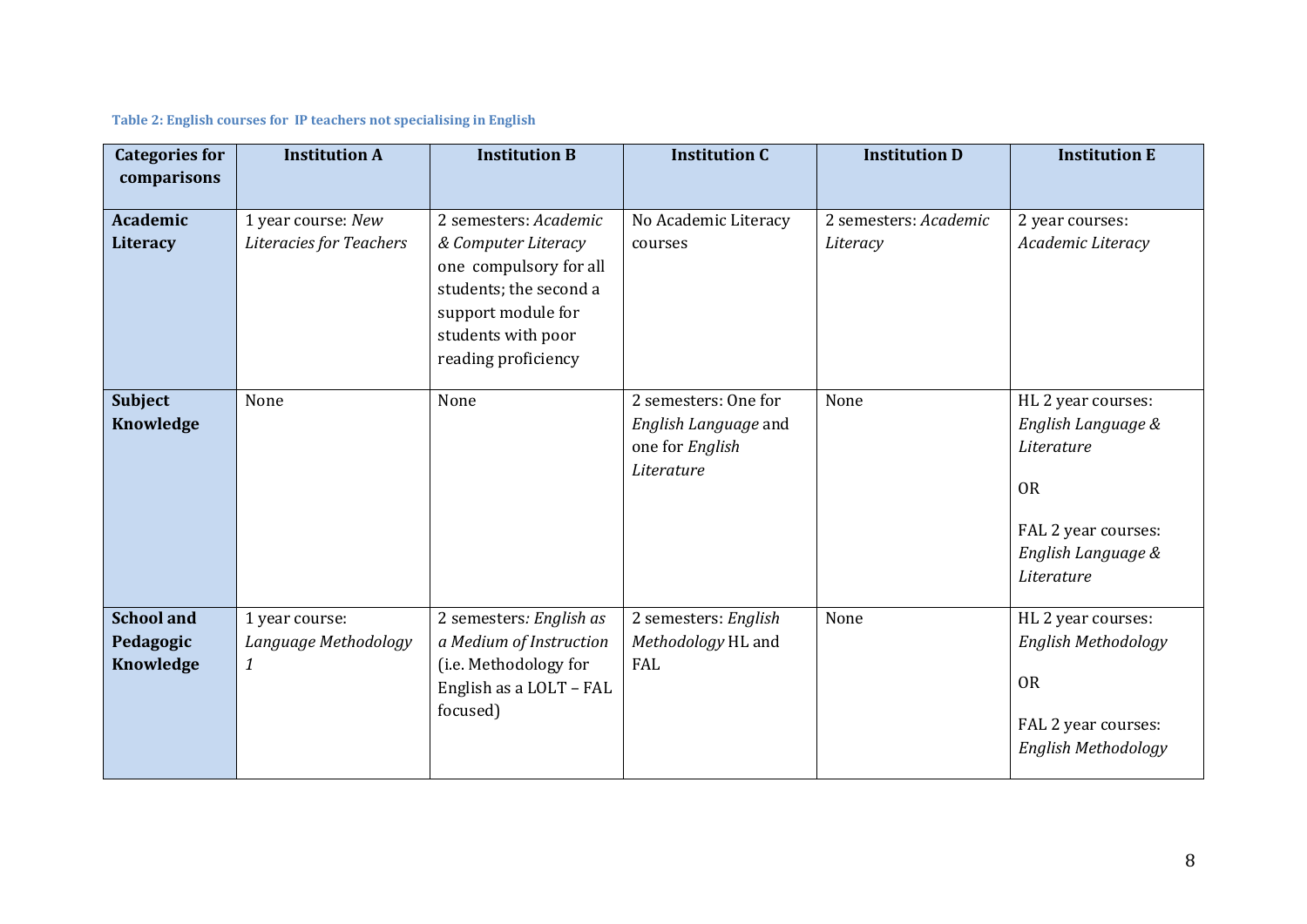| <b>Categories for</b> | <b>Institution A</b>    | <b>Institution B</b>     | <b>Institution C</b> | <b>Institution D</b>    | <b>Institution E</b>    |
|-----------------------|-------------------------|--------------------------|----------------------|-------------------------|-------------------------|
| comparisons           |                         |                          |                      |                         |                         |
|                       |                         |                          |                      |                         |                         |
| <b>Total contact</b>  | NLFT: 120 contact       | Ac Lit: 20 hours for 16  | 36 credits $-24$ for | Ac Lit: 140 contact     | HL & FAL: 279 contact   |
| hours                 | hours for 20 credits    | credits (160 notional    | subject and 12 for   | hours for 24 credits    | hours for subject and   |
| and/credits           | (200 notional learning  | learning hours); English | Methodology (360     | (240 notional learning) | methodology courses;    |
|                       | hours);                 | as LOLT: 36 hours for    | notional learning    | hours)                  |                         |
|                       |                         | 12 credits (120 notional | hours)               |                         | HL 28 credits (280      |
|                       | Methodology 72 contact  | learning hours) Total:   |                      |                         | notional learning       |
|                       | hours for 10 credits    | 56 hours for 28 credits  |                      |                         | hours); FAL: 29 credits |
|                       | (100 notional learning  | (280 notional learning)  |                      |                         | (290 notional learning  |
|                       | hours) Total: 192 hours | hours)                   |                      |                         | hours)                  |
|                       | for 30 credits (300     |                          |                      |                         |                         |
|                       | notional learning       |                          |                      |                         | Academic Literacy       |
|                       | hours)                  |                          |                      |                         | Credits: 5              |
|                       |                         |                          |                      |                         |                         |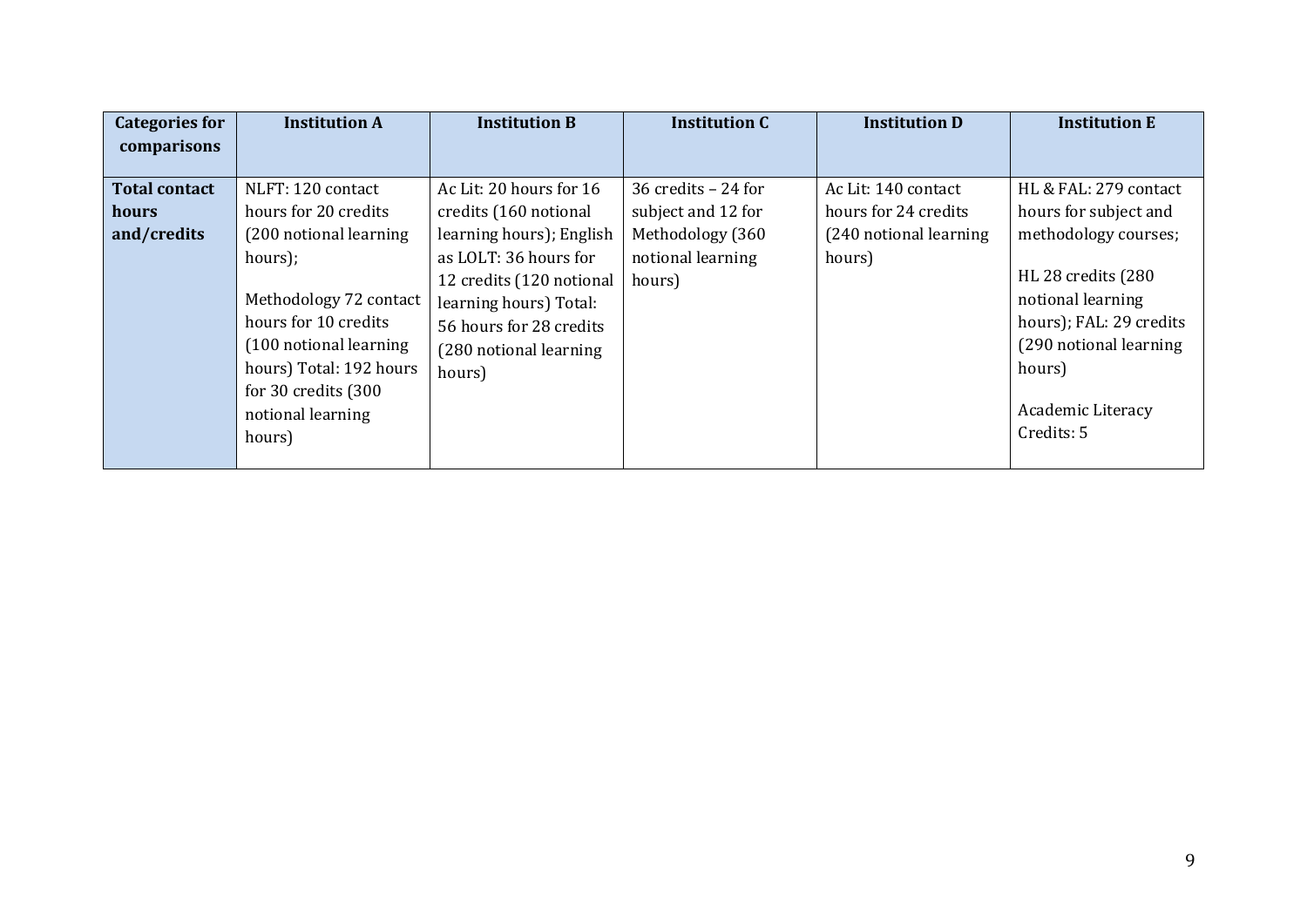<span id="page-11-0"></span>

| <b>Categories for</b><br>comparisons                 | <b>Institution A</b> | <b>Institution B</b> | <b>Institution C</b> | <b>Institution D</b> | <b>Institution E</b>                                                                                                                 |
|------------------------------------------------------|----------------------|----------------------|----------------------|----------------------|--------------------------------------------------------------------------------------------------------------------------------------|
| IP teachers<br>specialising in<br>English            | 120 (25%)            | 162 (34%)            | 72 (15%)             | 120 (25%)            | HL IP English<br>specialists: $72(15%)$<br>FAL IP English<br>specialists: $34(7.1\%)$<br>Academic Literacy:<br>Credits not specified |
| IP teachers not<br>specialising in<br><b>English</b> | 30(6.25%)            | 28 (5.8%)            | 36 (7.5%)            | 24 (5%)              | HL IP generalists: 28<br>$(5.8\%)$<br>FAL IP generalists: 29<br>(6%)                                                                 |

**Table 3: Total credits allocated to Literacies / subject English and English methodology courses**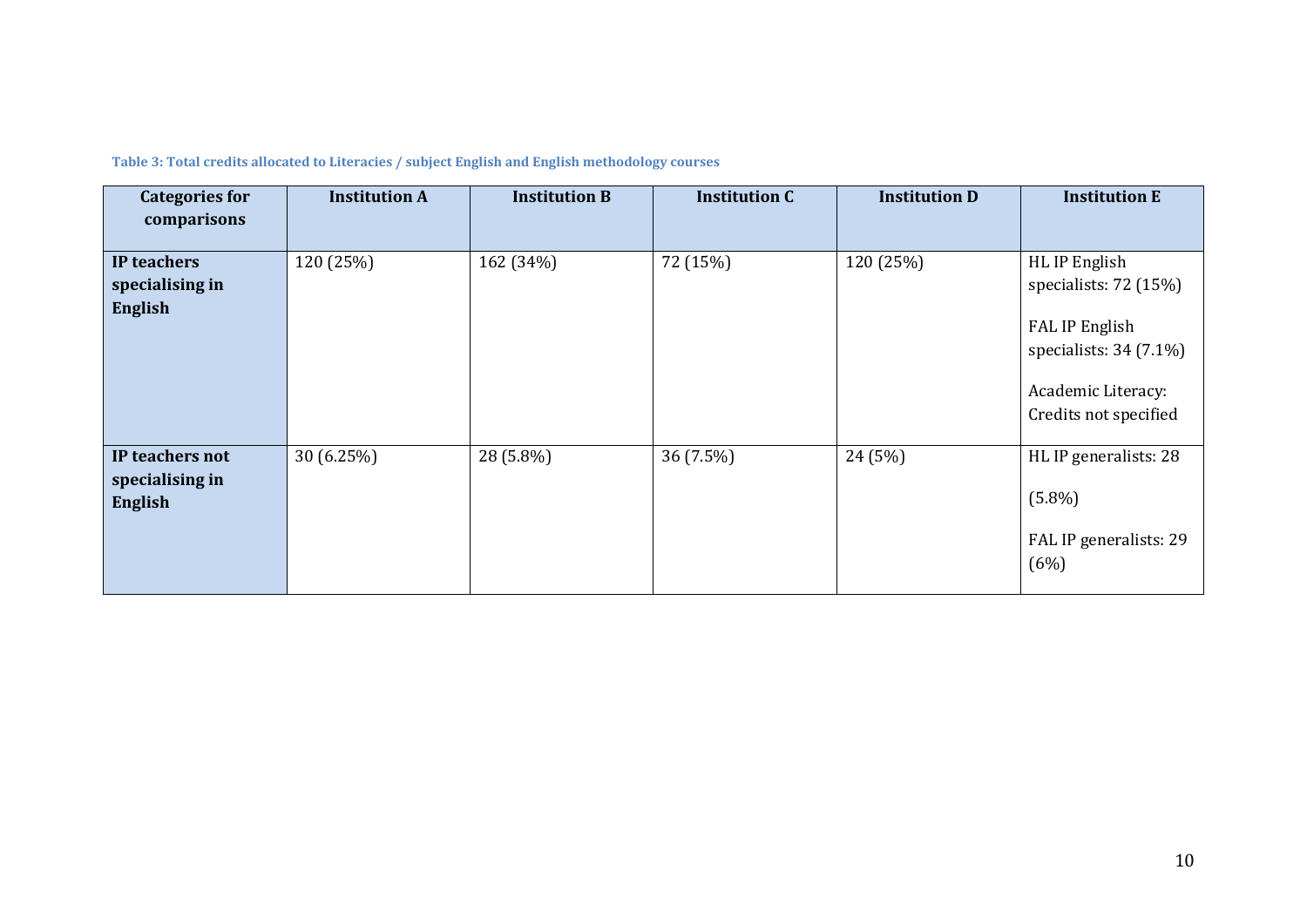These three tables indicate the following:

- IP English specialists are required to study 'English as subject' modules for 4 years **(Institution A; Institution E - HL**), with 2.5 to 3 years being most common **(Institutions B. C, and D).**
- IP generalists (ie those not specialising in English) are not required to take any 'English as subject' courses at three universities **(Institutions A, B and D)**. They must take two modules (one year) at **Institution C** and two year-long courses at **Institution E HL & FAL (with a third year non-credit elective course being offered)**. NOTE: In 2014 two English as subject modules will become compulsory at Institution B.
- IP English specialists are required to study 'English / Language pedagogy' modules for between one year **(Institutions C and D)** and four years **(Institution E HL),** with **Institutions A** and **Institution E FAL** requiring 2 years (with a third as an elective at Institution E for FAL) and **Institution B** 3 years.
- Three universities require IP generalists to study 'English / Language pedagogy' for one year **(Institutions A, B and C)** and one requires two years **(Institution E HL & FAL)**. IP generalists at **Institution D** do not study 'English / Language pedagogy' at all. NOTE: From 2014 IP generalists at **Institution B** will study a 'methodology' course in addition to the LOLT course.
- The relationship between credits and contact/notional learning hours differs considerably across the five institutions.
- The percentage of course credits allocated to academic literacy and /or subject English and /or English methodology for the IP generalist is very similar across the five institutions but the percentage of the credits towards the BEd degree allocated to an IP English specialisation differs considerably across institutions.

*Commentary:* These quantitative differences across institutions suggest that depending on where they study, IP English specialist teachers are likely to graduate with greater or lesser depth and breadth of knowledge of literature and language and of how to teach 'school English'. Perhaps of greater concern is that in three of the five universities in the study IP generalists are not required to extend their knowledge of literature and language beyond what they brought to the university from school. In one of these three universities, IP generalists are not required to take any course in language methodology.

As will be discussed further below, IP teachers, in the majority of South African schools, face the challenge of teaching learners who are making the change in grade 4 from learning in their primary language to learning through the medium of English. It can thus be argued that all IP teachers need some understanding of second language acquisition theory and research and of the implications of both for the classroom, together with knowledge of strategies for supporting learners to extend their knowledge of the lexis and syntax of English. For the generalist IP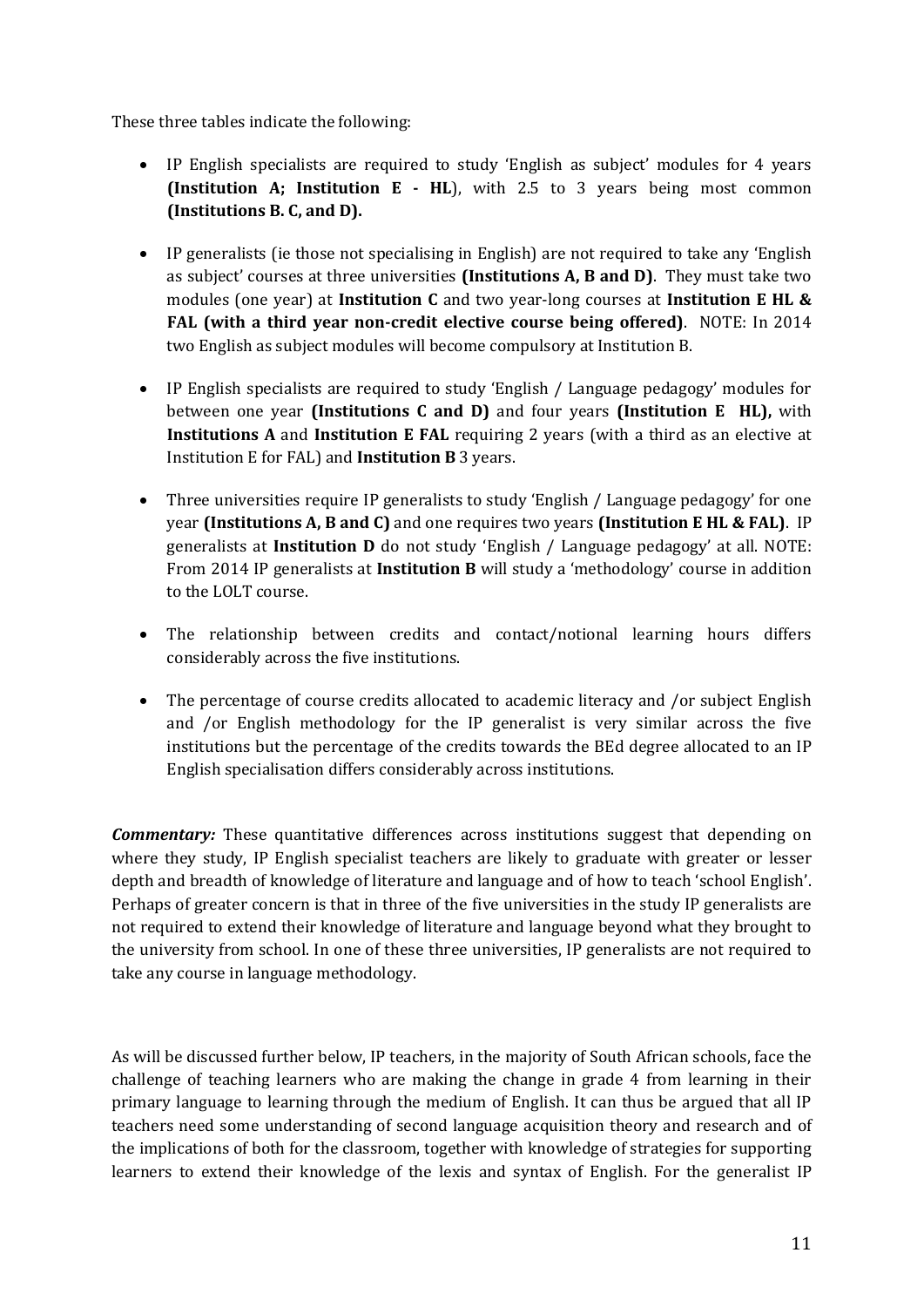teacher this does not happen at all at one university and receives limited attention at most of the others.

In what follows the three knowledge categories discussed in section [2](#page-5-0) above are used to frame the research findings on course content across the five institutions. However, before turning to them, the report first focuses on 'academic literacy' – an element of most teacher education programmes in South Africa which is not considered by Banks, Leach and Moon, whose framework was devised for teacher education in the United Kingdom where competence in using English for study purposes and in the classroom is assumed.

## <span id="page-13-0"></span>**4 Academic Literacy**

The only institution which does not require BEd students to take one or more courses with a focus on academic literacy is **Institution C**. While there is evidence, in some of the study guides and in the tutorial letters which provide feedback on assignments, that this institution's lecturers attempt to offer some support for students' academic reading and writing, particularly in the level 2 English modules, this is limited for two reasons: (i) the highly problematic lecturer to student ratio (1 to several thousand for some modules) makes individual consultation impossible; (ii) the semesterisation of modules together with the very large student numbers means that feedback on assignments is often received only after the end- of- module examination has been written**. Institution C lecturers interviewed expressed concern about the lack of support for struggling readers and writers, citing this as a reason for high drop-out rates.** 

As indicated in Tables 4 and 5, at the other four universities there are significant differences between the Academic Literacy courses in terms of content focus, 'delivery' of content, time allocation and connection (or lack of) to classroom teaching.

At **Institution D** the primary aim of the two modules is to improve students' communicative competence in English, both spoken and written, and thus there is considerable emphasis on speaking and listening and on the grammar of English, including 'grammatical knowledge for educators'. Some attention is given to reading strategies, visual literacy, speed reading, thinking and reasoning, library orientation, vocabulary development, note-taking, paragraph writing and essay writing. Students also study a separate Computer Literacy module. From 2014 a software programme, 'readers are leaders', will be available on 50 computers for reading comprehension support. In the academic literacy modules formative and summative assessment focus on reading comprehension, vocabulary development and grammatical knowledge with essay writing included in the formative but not the summative assessment. The two modules are allocated 5 periods per week for 14 weeks in first and second year: in first year, 3 lectures and 2 tutorials and in second year, due to staffing constraints, 5 lectures (over two years, 140 contact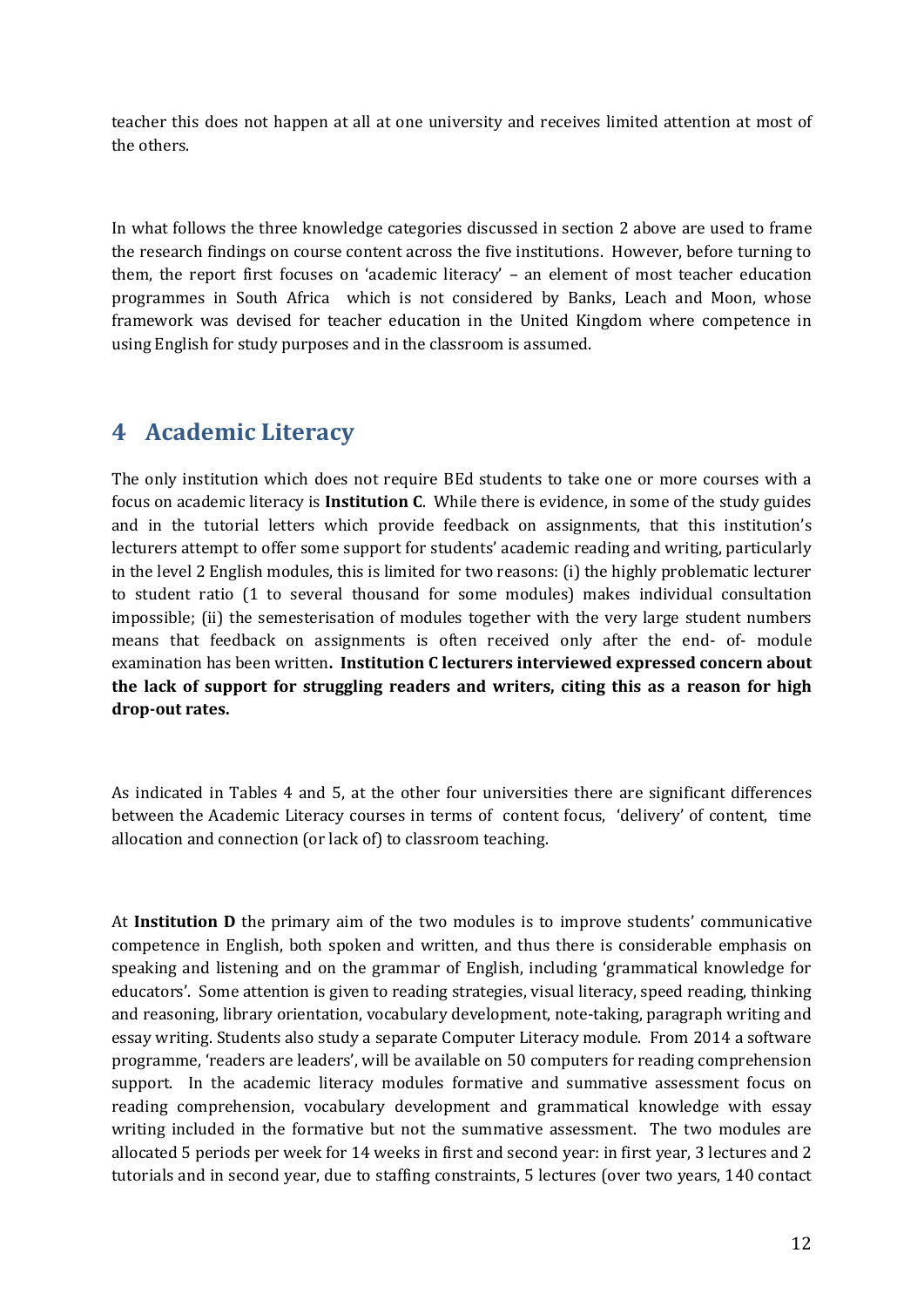periods for a total of 24 credits). **Lecturers interviewed indicated that the majority of BEd students enter the university with very limited** proficiency in **English, even though they have passed English FAL in the NSC examinations. This is likely to be why significant content time is allocated to the modules and why the focus is on improving students' knowledge of vocabulary and grammar rather than on sustained engagement with academic reading and writing**. While improved knowledge of English should benefit the students when they teach, the limited opportunities to extend their academic literacies have implications for students' development as successful undergraduate and, in the future, postgraduate students.

At **Institution E** there are academic literacy and computer literacy modules within the B.Ed Professional Studies course that all BEd students study in both their first and second years. Initially the academic literacy strand was conceptualized as a strand that would support students' in accessing the library, reading academic discourse and writing academic essays. However, **as a result of students' limited proficiency in both oral and written English the focus of the strand has shifted to 'writing and grammar', to oral presentations and preparation for communicating in English in the classroom.** The academic literacy strand is allocated only one period per week over two years (total of 50 hours) and is worth five credits (20% of the Professional Studies Credits). **Lecturers commented that there is a lack of connection between what the students do in the Academic Literacy modules and in their other modules. This raises questions about the role of this strand in students' development as readers and writers of academic texts and as teachers.**

At **Institution B** academic and computer literacies are integrated in two first year modules – one that is compulsory for all first year students and a second that is compulsory for those students who score less than 70% on a test of reading proficiency. Even though only one period a week for 10 weeks is allocated to each module, the two modules are formatively and summatively assessed for a total of 16 credits. The main focus is academic literacy development for success as a reader and writer at university. The reading component addresses reading strategies, vocabulary development, reading comprehension, locating information on the page and screen and reading research reports. BEd students analyse texts that relate to their field of study. It is also compulsory for students at Institution B to complete a reading programme in the reading laboratory. The writing component addresses planning, structuring and developing arguments, referencing and writing a research report. Both components are supported by a workbook which summarises key content and provides practice activities. Each module is assessed both formatively (computer & information skills tests; reading comprehension tests; essay writing) and summatively (one exam paper for academic literacy and one exam paper for computer and information skills). The modules are intended to be a bridge into first year university study rather than a preparation for meeting all the academic literacy demands of the undergraduate curriculum or of post-graduate study.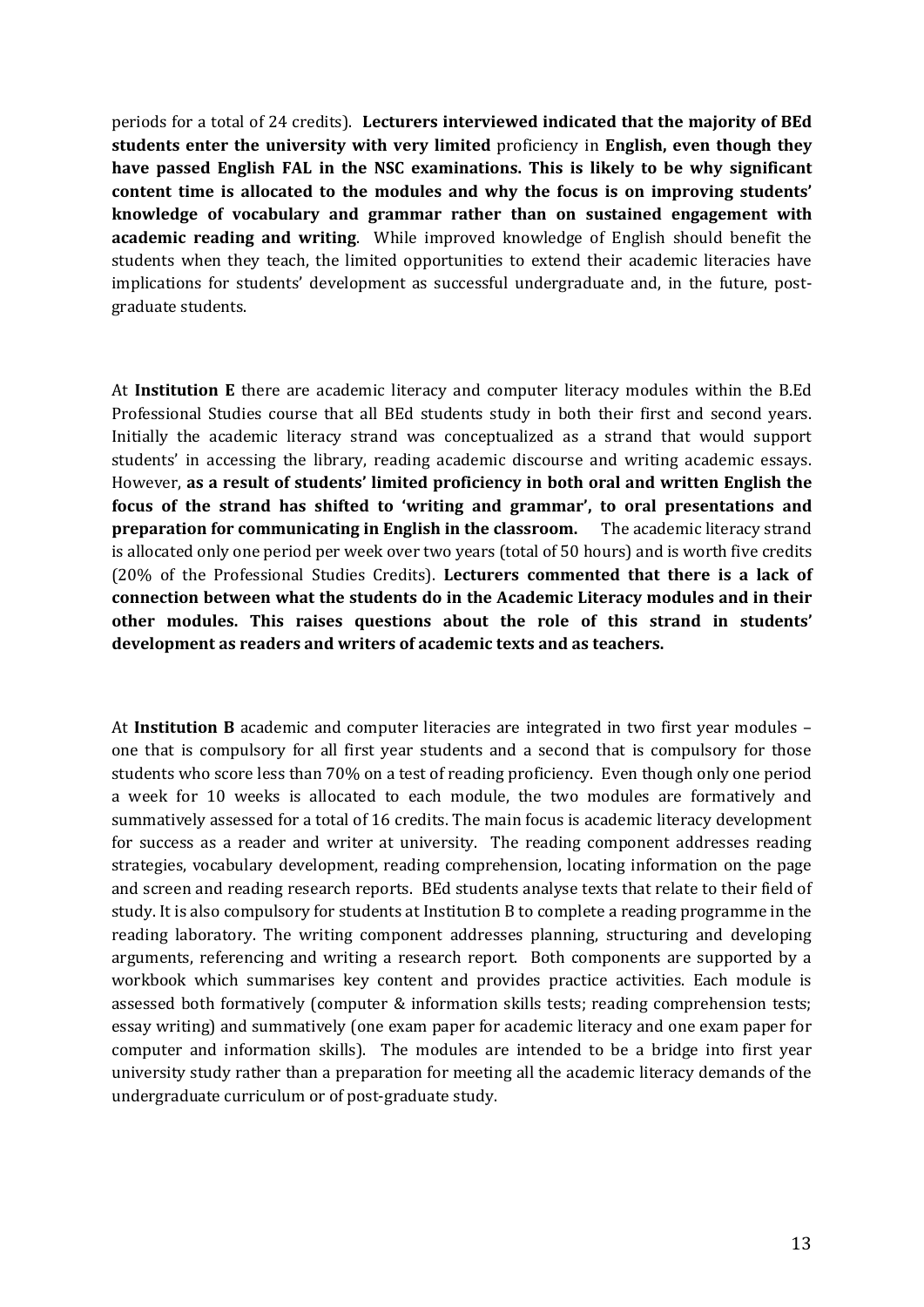In 2010 **Institution A** introduced an ambitious 24 week, 20 credit course for all first year BEd students, titled *New Literacies for Teachers*. Approximately 500 students attend one lecture and participate in two double tutorials in groups of 35-40 each week (5 hours a week). The syllabus entry in the faculty handbook sums up what the course aims to achieve: "This course is about developing different forms of literacy: personal literacies, and a culture of reading and writing for pleasure and for learning; academic literacies that students need for their own studies; working critically with and evaluating a wide range of texts in order to develop the literacies needed for the different learning areas and subjects in the school curriculum; reading, analysing and producing a wide range of multimodal and digital texts using different media". Framed by a sociocultural approach to literacies, the academic literacy components include reading academic journal articles and reading visual texts (maps, graphs, photographs, etc.) while the 'school literacies' component includes reading popular culture texts (e.g. magazines) and evaluating school textbooks. Students learn to write comparisons and construct arguments in academic essays, to write a research proposal, to undertake a small research project and to write a research report. They also learn how to evaluate internet articles, write a blog and prepare a PowerPoint presentation. The course focuses on the roles of literacy in all school subjects and on the links between literacies, cultures and identities, which is important for teachers who will work in culturally and linguistically diverse classrooms. **This is a course which combines a focus on knowledge and skills development in 'traditional' academic literacy with a focus on the new literacies that are increasingly important in the information age and which situates literacies in linguistically and culturally diverse university and school classrooms.** 

#### *Commentary*

"… Who we are and who we are allowed to be is shaped in part by the way we use literacy" (Pahl & Rowsell, 2005: 23). This brief account of what is offered to student teachers to support their development as readers and writers of academic texts in English indicates that while the courses offered across the five higher education institutions have elements in common (e.g. reading and writing for academic purposes), they also differ in emphasis (e.g. improving students' own proficiency in English through a focus on vocabulary and grammar in one institution and engaging critically with the resources of new technologies in another) and thus construct the student teacher as literate subject differently. These different constructions of the literate student teacher have implications for practices in the classroom with student teachers in some institutions arguably being better prepared to meet what is required of 'active, successful participants in  $21<sup>st</sup>$  century global society', according to a definition provided by the National Council of Teachers of English in the USA:

Literacy has always been a collection of cultural and communicative practices shared among members of particular groups. As society and technology change, so does literacy. Because technology has increased the intensity and complexity of literate environments, the  $21<sup>st</sup>$  century demands that a literate person possess a wide range of abilities and competencies, many literacies. These literacies are multiple, dynamic, and malleable. As in the past, they are inextricably linked with particular histories, life possibilities, and social trajectories of individuals and groups. Active, successful participants in this 21st century global society must be able to: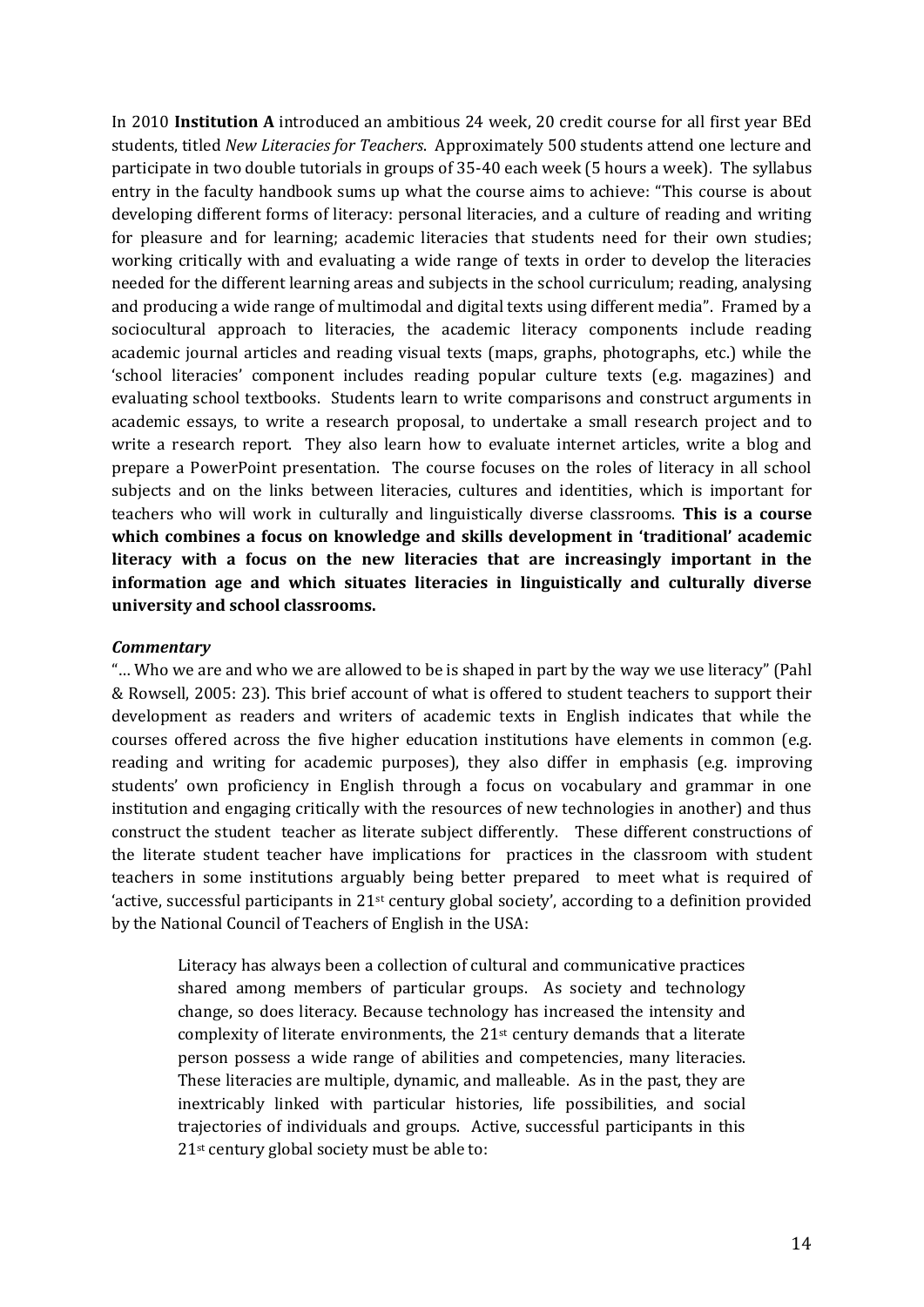- develop proficiency and fluency with the tools of technology;
- build intentional cross-cultural connections and relationships with others so to pose and solve problems collaboratively and strengthen independent thought;
- design and share information for global communities to meet a variety of purposes;
- manage, analyze, and synthesize multiple streams of simultaneous information;
- create, critique, analyze, and evaluate multimedia texts;
- ttend to the ethical responsibilities required by these complex environments.

(NCTE Position Statement, 2013).

## <span id="page-16-0"></span>**5 Subject knowledge English**

As indicated in the diagram from Banks, Leach and Moon (1997) [\(Figure 1\)](#page-6-1) 'subject knowledge' English in a university undergraduate degree programme is likely to include both literature and language / linguistic strands and this is even more likely to be the case in a BEd programme. However, the respective weightings of literature and language in the BEd curriculum, what is selected for inclusion in the literature and language components of courses and the total number of courses and hours of study for both specialists and generalists vary considerably across the five institutions in this study.

## <span id="page-16-1"></span>**5.1 Subject knowledge courses for the IP English specialist**

In addition to Academic Literacy modules or AL components of modules, the respective institutions offer the following:

**4 year long courses**: Institution E HL (3-4 hours per week for 25 weeks each year; 60 credits); Institution A (5-6 hours per week for 24 weeks each year; 80 credits)

**3 year long courses**: Institution B (4 hours per week for 20 weeks each year; 102 credits); Institution D (3 hours per week for 26 weeks each year; 72 credits)

**2.5 years:** Institution C (5 semesters – 2 level 1 for 24 credits; 3 level 2, for 36 credits (No

Academic literacy modules)

This summary indicates the following variations across institutions:

- i. Number of courses and years of study of subject English that are compulsory for an IP English specialist;
- ii. Contact hours per course;
- iii. Credits in relation to contact hours.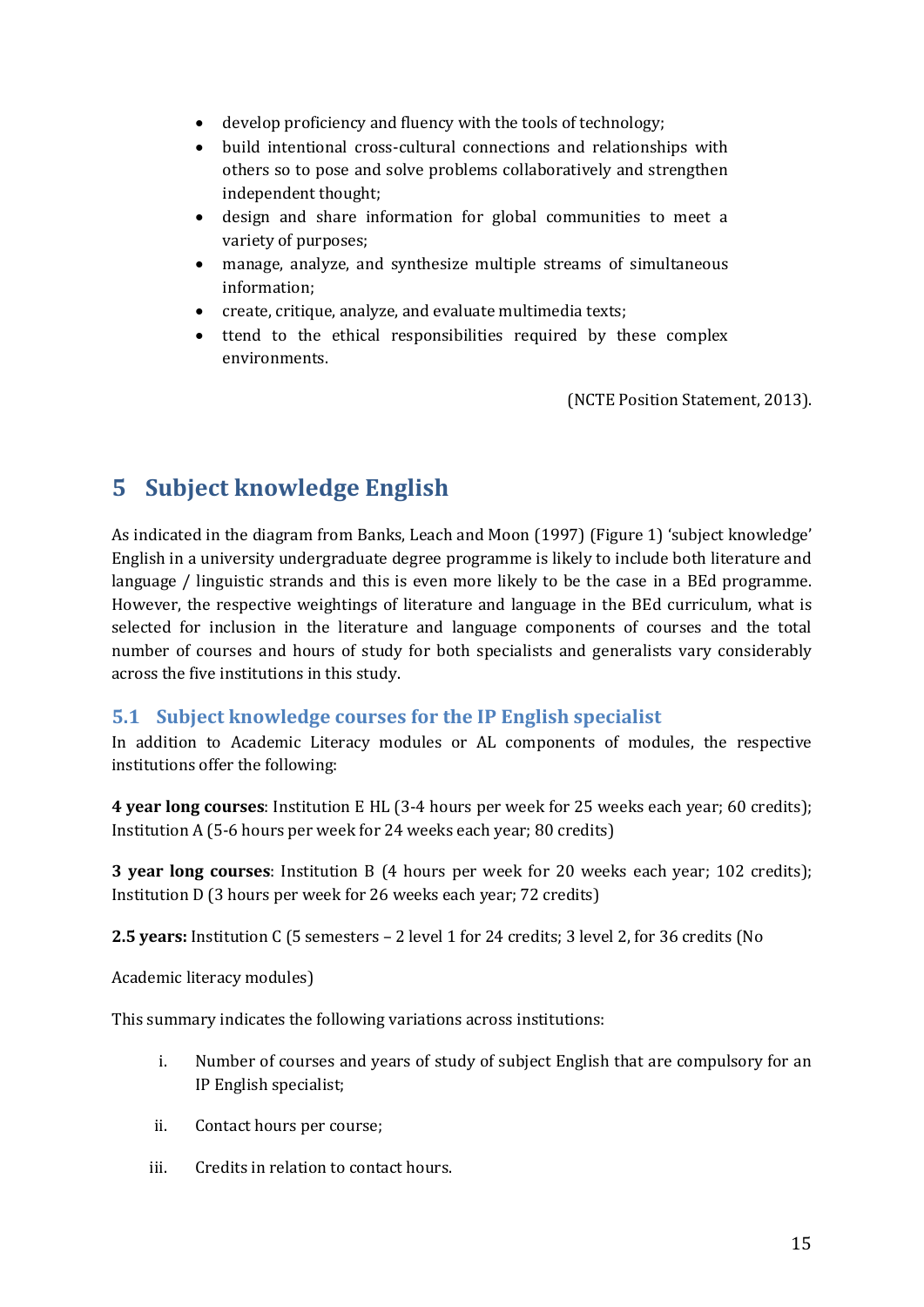In the sub-sections that follow the similarities and differences in the content of subject English courses at the five institutions are summarised and then commented on.

## *Linguistics and Language Study*

Three of the five institutions (**Institutions B, C** and **D**) include 'traditional' introductory linguistics content (e.g. morphology, phonology, semantics) in first year modules with **Institution D** also including linguistics in a fourth year course which focuses on lexis. The other two (**Institutions A** and **E**) focus on sociolinguistics (e.g. language in context, language varieties). **Institution A** offers the most extensive input in this area, including content on English in multilingual societies and as a global language, language(s) and identity, language and gender. Curiously, while **Institution E** includes sociolinguistics in the modules offered to the HL stream of BEd students, there is no evidence in the very limited information on FAL modules that such content is included for the FAL stream. **Institution C** is the only institution to include both introductory linguistics content and sociolinguistics in the English modules which must be studied by BEd students specialising in English.

## *Commentary:*

Knowledge of phonology, morphology and semantics is useful to English teachers in terms of assisting learners with pronunciation, vocabulary development, grammatical knowledge and meaning-making respectively. Knowledge of sociolinguistics is valuable to teachers in many ways – for example, for situating English in local and global contexts of use. As a case can be made for including both in a BEd curriculum for English teachers, it is interesting that only Institution C does so and does this in courses for a degree in English that is not specific to teacher education.

## *The grammar of 'standard' English*

All institutions include grammatical meta-language and knowledge of the grammar of standard English in their course or module outlines. There are variations across institutions in the extent to which the focus is on grammatical knowledge in isolation from texts or on grammar in context (e.g. using grammatical knowledge to read texts critically or to write texts). **Institution D** allocates far more module time to teaching grammar than any of the other institutions. Of concern in regard to what this university offers is the evidence of repetition of course content from one year to the next – probably at the expense of other literary or linguistic content that could benefit the student teachers.

### *Commentary:*

Teaching grammar in context is a requirement of the CAPS curriculum for English HL and FAL. However, even if it were not, English teachers need to be able to explain to learners how grammatical choices affect the construction of the texts that they write and the texts that they read and so there is a case to be made for the inclusion of grammar in the BEd curriculum and for a pedagogic focus on teaching grammar in context. Key questions in regard to the courses reviewed concern how grammar is taught and how students are taught to teach grammar in the primary school. There is evidence in the course outlines and workbooks or study guides submitted by the five universities of a spectrum of approaches from text-based grammar in context to decontextualized grammar exercises.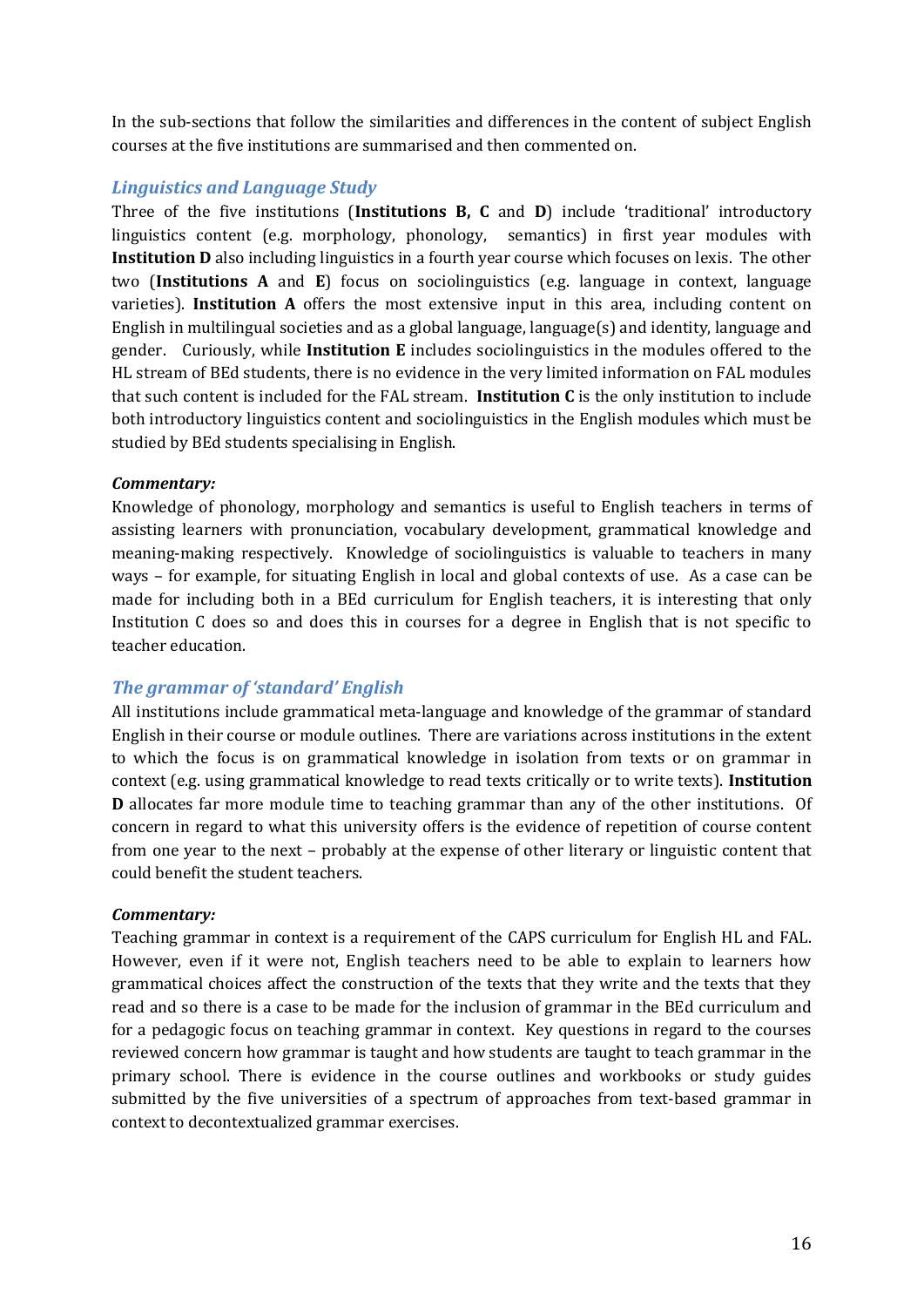### *Becoming a writer*

As noted above, learning to write an academic essay is central to the academic literacy courses offered by four of the five institutions. Academic essay writing is also a component of first and /or second year courses at **Institutions B, C, D** and **E.** Only two institutions appear to include writing in other genres. **Institution A** includes a course in creative writing in the third year English curriculum and another course with a focus on writing (Language, style and context) in fourth year. At **Institution E** assignments for first and second year HL stream student teachers include 'a portfolio of different types of writing' and for first and second year FAL students, 'creative writing' and 'poetry writing'.

## *Commentary:*

Opportunities to develop as writers of texts in a range of genres are important for teachers as literate subjects and as a starting point for their understanding of how to teach learners to write in a range of genres – including understanding the contribution of text structures and language functions (as required by CAPS). The lack of such opportunities in three of the BEd programmes is noteworthy.

## *Reading 'non-literary' texts; reading visually; reading critically*

Only **Institution A** offers specific courses in reading and engaging critically with non-literary texts: media stories in first year; critical literacy in second year and parts of the course language, style and context in fourth year. **Institution C** level one and two modules include some content on reading advertisements, reading newspapers and becoming a critical reader. Course outlines from **Institution D** make reference to 'brochures, reference texts, textbooks, cartoons and advertisements' but no information is provided about how these texts are used in the modules.

### *Commentary:*

In recent years examiners' reports on the NSC examinations for English – particularly for English FAL - have expressed concern about the limited visual literacy of many learners which results in inability to answer questions on cartoons or advertisements in the examination paper. This suggests that some students may come into a BEd programme with limited proficiency in visual literacy, which is so important for reading texts on the page and screen. In addition to ability to decode the visual elements of texts student teachers need to learn 'how to uncover the social interests at work, to ascertain what is at stake in textual and social practices' (Janks, 2010: 13-14). They need to become both visually literate and critically literate for their own development as literate subjects and in order to teach visual and critical literacy to learners. The backgrounding or absence of such important literacies in some BEd programmes is a cause for concern.

## *Reading and responding to literary texts (novels, plays, short stories, poetry, films)*

The courses for English specialists at three of the institutions (**Institutions A, B** and **E**) can be described as 'reading rich' in terms of canonical and contemporary literary texts. It is perhaps understandable that students studying through distance **Institution C** are expected to read fewer full length novels or plays given that they also need to read the detailed study guides. The **Institution D** course outlines indicate that students 'learn about novels' and 'learn about drama'. There is no indication that students read and analyse texts other than a limited number of short stories and some poetry.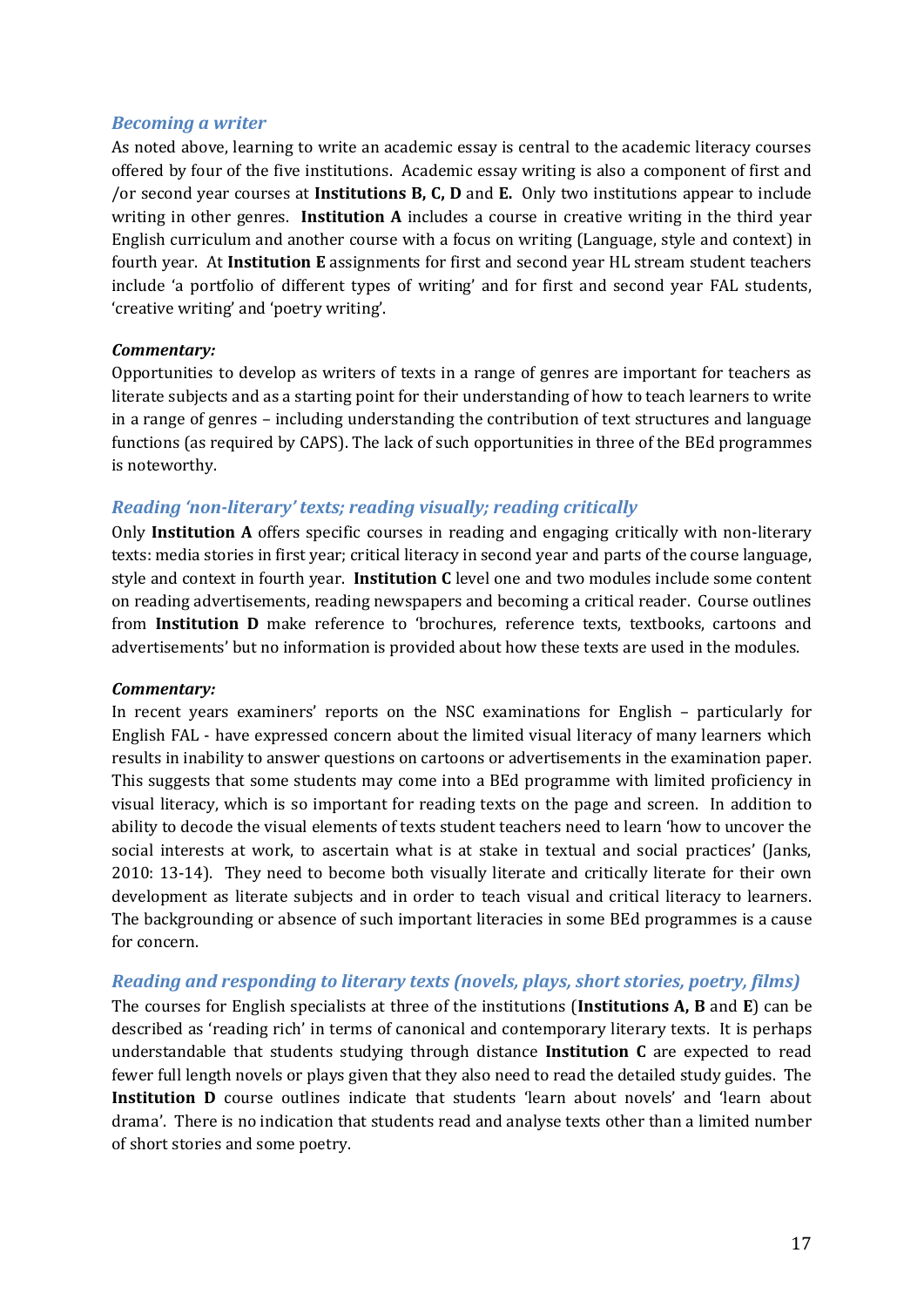Only three of the five institutions include film study in their courses for English specialists. At **Institution B** film study seems to be closely aligned to the study of literature (e.g. a comparison between *Clockwork Orange* as a novel and as a film). At **Institution A** there is a course on film study in each of years 2 to 4, in which the films studied include those from the genre of science fiction and cosmopolitan films 'beyond Hollywood'. At **Institution E** film study is included in the HL curriculum and includes both controversial current films for adults and films for children (seemingly the only one of the five universities to do so).

## *Commentary:*

The two universities (**Institution A** and **Institution E HL**) in which English specialists take year-long courses in each of their four years of study understandably offer students the greatest breadth and depth of literary study. In an era in which films are not only easily accessible on television but increasingly via a range of new technologies, it is surprising that film study is not offered at all in two BEd programmes and only to students in the English HL stream in a third. Of greatest concern is the limited engagement with literary texts offered to English specialists at Institution D.

## <span id="page-19-0"></span>**5.2 Subject knowledge courses for all IP teachers (i.e. English for generalists)**

In addition to Academic Literacy (AL) modules or AL components of modules the following are offered:

2 year long courses: **Institution E HL** & **FAL** (3 sessions per week for 25 weeks each year; 25 credits and a non-credited elective course for 3rd year B.Ed students)

1 year (2 modules): **Institution C** (24 credits) (no academic literacy modules)

Note 1: Components of the NLFT course at **Institution A** focus on English subject knowledge (e.g. media studies)

Note 2: From 2014 two English modules will be compulsory for all IP teachers at **Institution B**.

This summary indicates that in 2013 there were no compulsory courses in English subject knowledge for IP student teachers not specialising in English at three of the five institutions in the study. At **Institution C,** the two level one modules that are compulsory for all IP student teachers are useful foundation courses in linguistics, language and literary studies. **Institution E** requires all IP students to take English as subject courses in first and second year. While very little detail is available about some of them (especially for FAL English), content includes language study (particularly grammar), creative writing in a range of genres, reading children's literature, reading for HL a wide range of literary and popular novels and for FAL a narrower range, reading short stories.

### *Commentary:*

While student teachers who have chosen to specialise in subjects other than English will be taking numerous courses to extend their knowledge in these specialisations, a question to be asked is whether all students should be required to take some English courses in support of their on-going development as literate teachers and in order to assist learners in using English to learn the subjects that they teach (e.g. mathematics or social sciences). This question is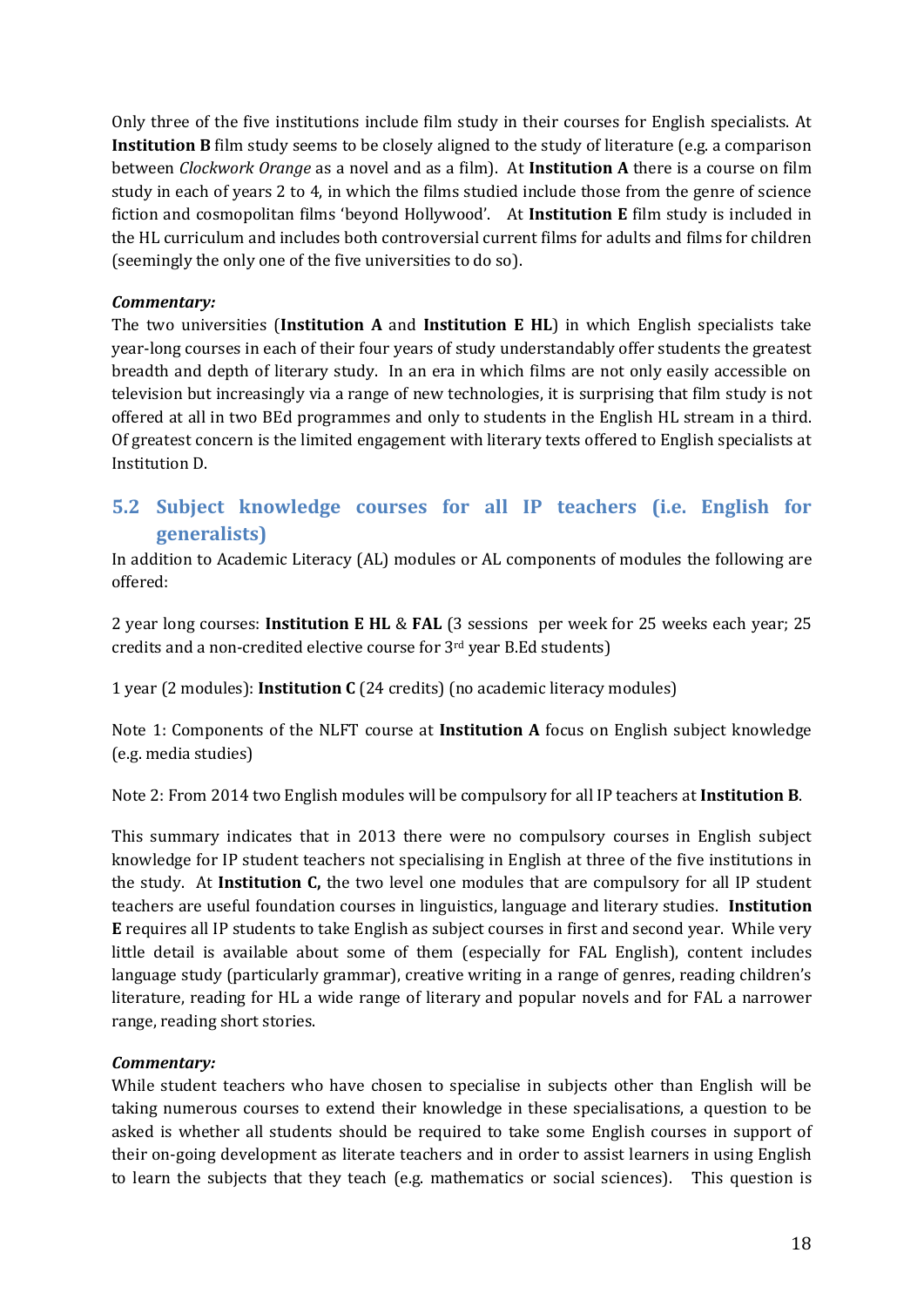particularly pertinent given that the Minimum Requirements for Teacher Education Qualifications state that '[A]ll IP teachers must specialise to teach languages (comprising First Additional Language teaching in one of the official languages and First Additional English Language teaching)' (Government Gazette, No. 34467, 2011: 21)

## <span id="page-20-0"></span>**6 School knowledge and pedagogic knowledge**

Banks, Leach and Moon (1999) make a useful distinction between 'school knowledge' and 'pedagogic knowledge'. *School knowledge* is their term for the knowledge and skills specified in the particular curriculum to be followed in schools. *Pedagogic knowledge* includes knowledge of approaches to teaching a language, strategies for teaching reading, writing, speaking, listening, text making, responses to texts, etc. and knowledge of resources useful for teaching.

Both 'school knowledge' and 'pedagogic knowledge' are likely to be addressed in courses with a methodological focus, though these knowledges may also be included in some of the English subject courses. This section begins with a quantitative summary of the 'methodology courses' studied by English specialists and by generalist IP student teachers at the five institutions.

## <span id="page-20-1"></span>**6.1 School and pedagogic knowledge courses for the IP English specialist**

A variety of programmes are offered prospective IP English specialist teachers by the 5 case study institutions:

4 year long courses**: Institution E HL** (1 hour per week for 25 weeks each year; total credits over 4 years = 12); **Institution B** (58 weeks over 4 years; total credits =  $44$ )

2 year long courses: **Institution A** (3 hours per week for 24 weeks each year; total credits over  $2$  years = 20)

1 year long course: **Institution C** (2 X 15 week modules; total credits = 12); **Institution D** (3 hours per week for 24 weeks; total credits = 24.

## <span id="page-20-2"></span>**6.2 School and pedagogic knowledge courses for the IP generalist**

Prospective IP generalist teachers also experience a wide variety of English school knowledge courses, depending on the institution at which they study:

4 year long courses: **Institution E HL** : (1 hour per week for 25 weeks each year; total credits over 2 years: 3 for HL & 4 for FAL); **Institution B** (1 hour per week for 2 x 9 week modules; total credits over 2 years: 18)

1 year long course: **Institution A** (3 hours per week for 24 weeks; total credits = 10); **Institution C** (2 x 15 week modules; total credits = 12)

### No course: **Institution D**

These summaries indicate the following variations in 'methodology courses' across institutions: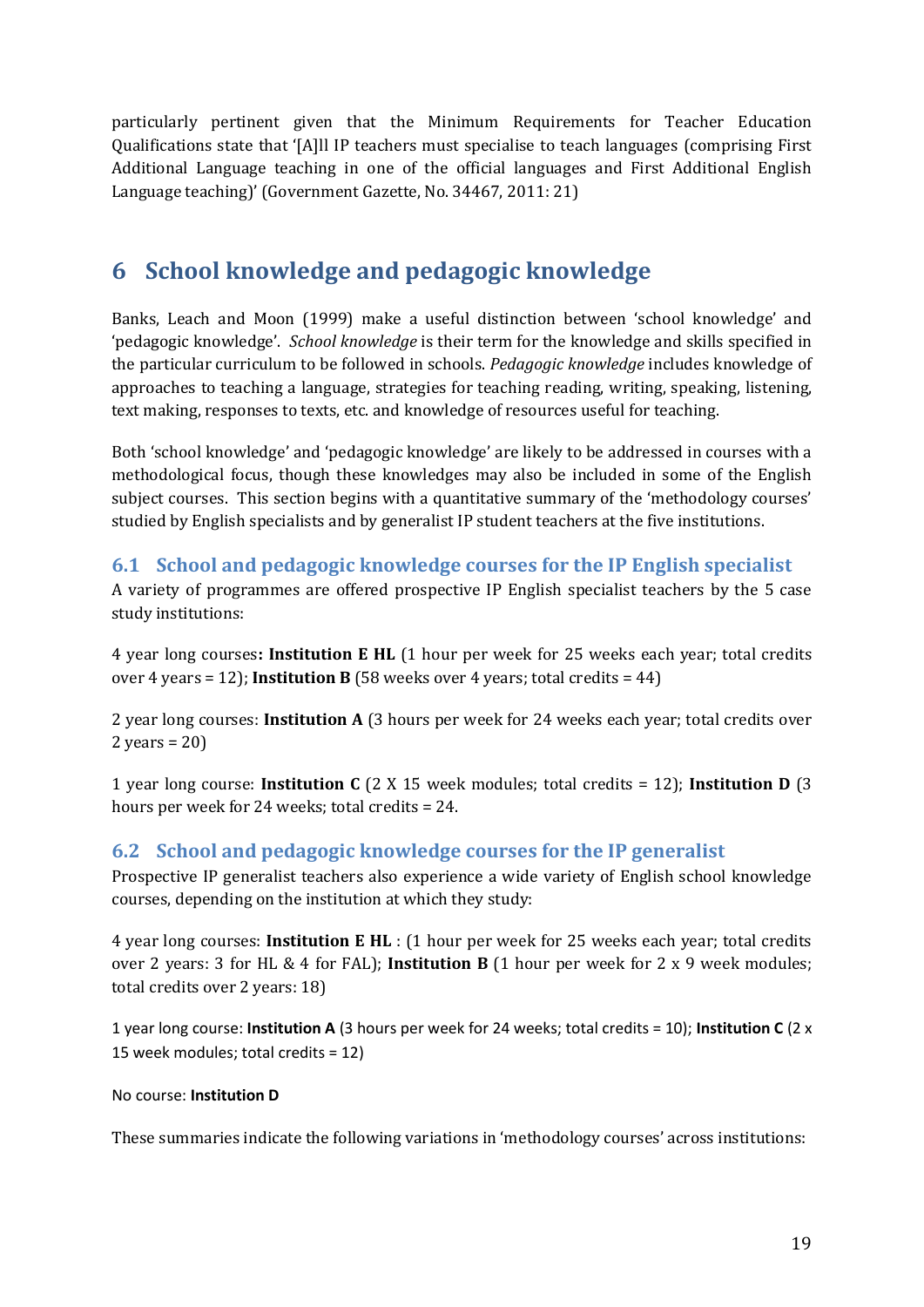- i. Number of courses and years of study of school and pedagogic knowledge that are compulsory for an IP English specialist or for a generalist IP teacher;
- ii. Contact hours per course;
- iii. Credits in relation to contact hours.

## <span id="page-21-0"></span>**6.3 Intermediate Phase specific courses**

While it can be argued that it is important for student teachers to know how to teach learners in the school phases below and above the one in which they plan to teach, there is also a case to be made for an explicit focus on what is involved in teaching a subject to learners in a particular phase. Such a phase specific focus is available only to English subject specialists, and only at two institutions: **Institutions A** and **B**.

## <span id="page-21-1"></span>**6.4 The Curriculum and Assessment Policy Statement**

While it might be expected that courses or components of courses with a pedagogic focus would include engagement with the current curriculum document used in schools, the course outlines and materials suggest that this happens at only two of the five institutions: **Institutions A** and **B**.

At **Institution B** some reference is made to CAPS in all modules with a pedagogic focus but working with the CAPS document for English FAL is a major focus of the specialist course for IP teachers in fourth year. At **Institution A** both IP specialists and IP generalists are introduced to the CAPS documents (both HL & FAL), to current Language-in-Education policy and to current textbooks for language teaching in the first level methodology course. In the second level course, for IP specialists, study of CAPS is the focus of the first sessions after which the document is referred to throughout the course.

In the material obtained from **Institution E** there is a brief reference to CAPS in the fourth year subject guide but no indication of any focus on CAPS in the FAL materials. **Institution C**  materials still make reference to the NCS and to OBE and still include the binary 'content focus bad / OBE focus good'. According to one of the lecturers interviewed, **Institution C** has decided not to refer to the CAPS documents in the methodology courses because approximately 40% of the BEd students are from outside South Africa. This being the case, it could be argued that the references to the NCS and OBE should be omitted not only because they are outdated but also because they are not relevant to the entire student population. However, it could also be argued that the 60% of BEd students who are based in South Africa would benefit from access to the CAPS documents and that some reference should be made to these together with information about how to access the documents in full. While a lecturer at **Institution D** stated, with reference to courses for the IP English specialist, that 'modules are designed to be in line with CAPS' there is no evidence of this in the course outlines some of which still make reference to the NCS.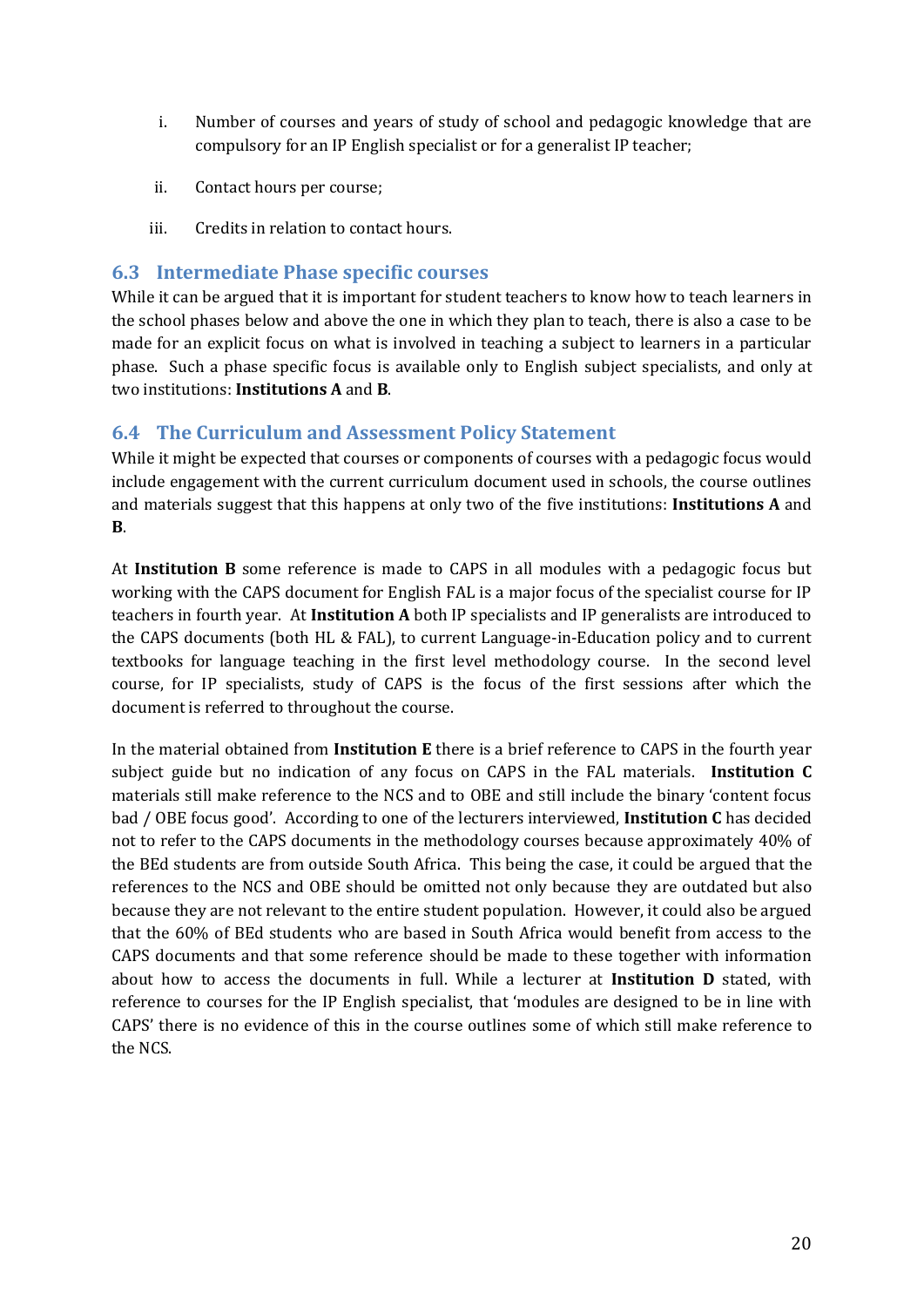## <span id="page-22-0"></span>**6.5 English Home Language, First Additional Language and Language of Learning and Teaching**

One of the decisions to be made by those responsible for preparing teachers of English as subject in South African schools is whether they prepare students to teach the home language (HL) curriculum, the first additional language (FAL) curriculum or both. In addition, in many schools teachers in the Intermediate Phase (IP) face the challenge of supporting learners in the transfer from learning in their home language in the Foundation Phase (FP) to learning all subjects through the medium of English. **The complexity of the linguistic landscape seems not to be given due recognition in many BEd programmes.** An exception is **Institution B** which offers two modules with a specific focus on English as LoLT. These modules are compulsory for all BEd students in their first year of study and have a dual focus: (i) extension of the student teacher's own proficiency in English; (ii) strategies for teachers to use in assisting learners to extend their knowledge of English through vocabulary development, development of strategies for reading texts, etc. Other Institution B 'methodology' modules focus on teaching English as FAL, as do the modules offered by **Institution D**. **Institution A** includes strategies for teaching in multilingual classrooms and offers students the option of focusing their assignments on HL or FAL classrooms. The Institution A modules are also supposed to be generic (i.e. for teaching any language) but they are English-oriented. BEd students at **Institution C** study two compulsory 'methodology' modules: one for home language and one for additional language. These are generic modules for students who will be teaching any language and so they lack specificity and there is also considerable repetition of content in the two modules. While **Institution E** separates student teachers into two streams these seem to relate to the student's home or additional language, or even to his or her preference for studying in the HL or FAL stream. There is no evidence in the course outlines and other materials that IP teachers are being prepared to teach the HL or FAL curriculum.

#### *Commentary:*

It seems likely that the decisions made about preparation for teaching English as subject and for using this language as LoLT are contextually driven (Muller, 2009): Institution A is located in a province in which the language mosaic in many schools makes input on teaching in multilingual classrooms and assignments in which students can choose to focus on either English HL or English FAL, contextually appropriate. The latter is arguably more contextually appropriate for students whose teaching context is likely to be a classroom in which all learners (or at least most of them) use Afrikaans or Setswana or isiZulu as their primary language. **However, given that the Intermediate Phase is where the majority of the country's learners make the transition from learning content through their primary language(s) to learning through English. a case can be made for a course in English as LoLT, currently offered only at Institution B, being included at all institutions.** This observation is in line with one of the recommendations made by Howie et al (2008) when they investigated the poor performance of South Africa's Grade 4 and 5 learners on the Progress in International Reading Literacy Study (PIRLS) tests:

The inclusion of content addressing the literacy teaching of second language learners in pre-service and in-service teacher education programmes is of central importance. Indeed, the complex multilingual nature of the South African learner cohort, demands that all teachers should have a thorough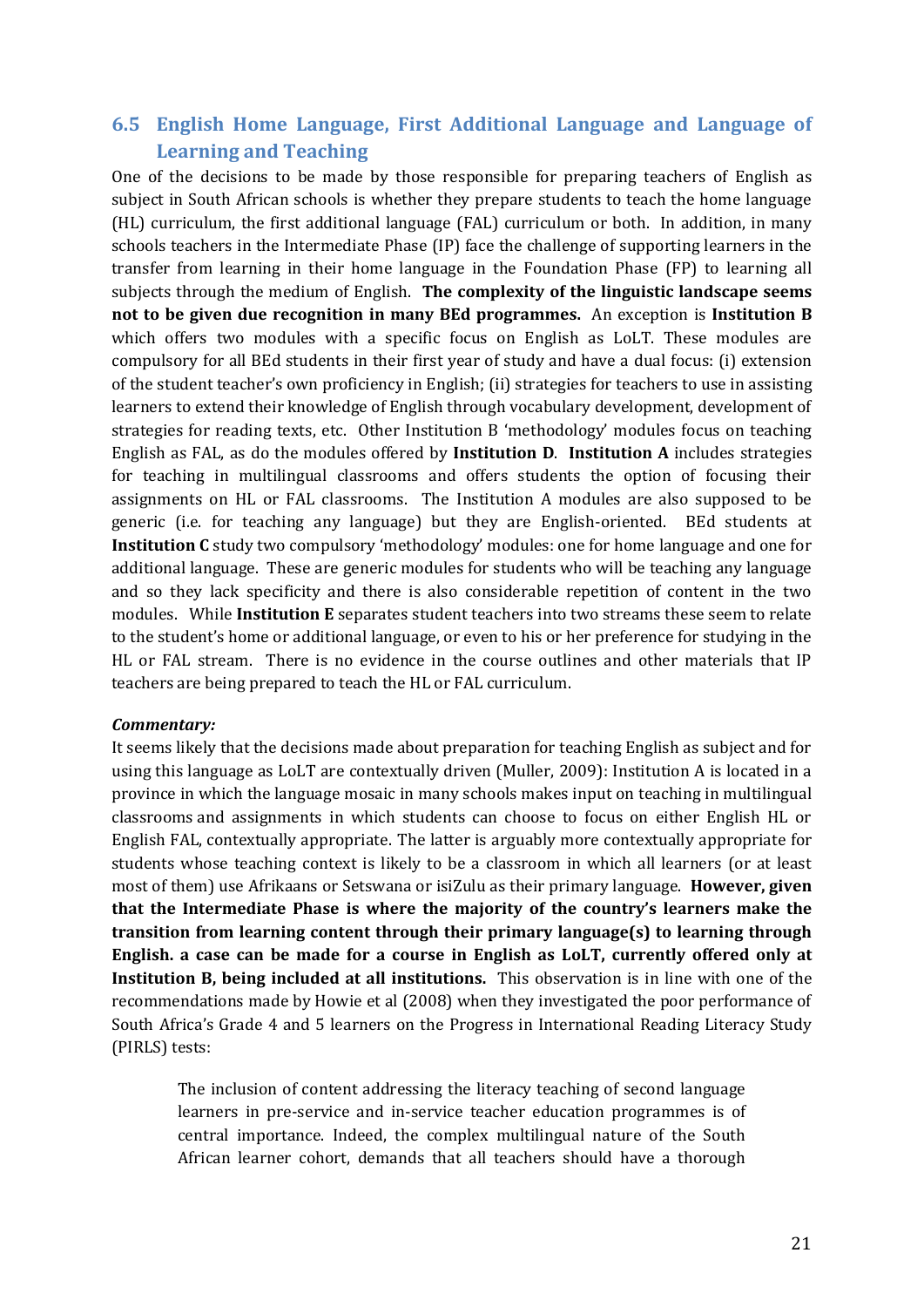theoretical and practical understanding of how to address the language and literacy needs of second language learners.

*(Howie et al, 2008:48).*

It is also in line with what is stated in the Minimum Requirements for Teacher Education Qualifications (2011):

It is expected that all new teachers should be proficient in the use of *at least one* official language as a language of learning and teaching (LoLT), and partially proficient (i.e. sufficient for the purposes of ordinary conversation) in *at least one* other official language …

(Government Gazette, No. 34467, 2011, p16; italics in the original).

For an IP teacher, 'proficiency in the use of' includes knowing how to use the LoLT (English for the majority of the country's learners) to support learning across the curriculum.

## <span id="page-23-0"></span>**6.6 Approaches and strategies for teaching English in grades 4-6**

Course outlines, materials and interview data from Institutions A, B, C, D and Institution E (HL) all refer to the communicative approach. In addition Institutions B and C refer to the task-based approach, Institution A to the text-based approach and Institution E (HL) to 'genre-based approaches'.

### *Commentary:*

The CAPS documents foreground both communicative and text-based approaches, together with a genre-based approach to teaching writing, each of which has implications for the design of learning activities (see next section).

## <span id="page-23-1"></span>**6.7 'School knowledge' of English for CAPS HL and FAL**

In this section the focus is on methodology courses for IP English specialists. The knowledge and skills gaps identified are more substantial for IP generalists who take fewer courses (or none in the case of students at the Institution D) with a methodological focus.

### *(i) Reading*

According to Banks, Leach and Moon 'school knowledge' for English includes 'the school canon of literature including children's literature'. Given that IP English specialists will be teaching learners in grade 4-6 who are expected to engage with a range of literary genres, the limited attention given to literature for children and adolescents at the five institutions can be questioned. There is no reference to children's literature in the course outlines from **Institution D.** At **Institution C** a module which included children's literature has just been replaced in the curriculum for English by a module that focuses on post-colonial literature. At **Institution A** children's literature is included in the stories course in first year and at **Institution B** 'young adult literature' is included in a second year course. The most detailed input, coupled with student assignment work, is offered by **Institution E** in their Curriculum Studies courses for students in both the HL and FAL streams and in the fourth year Professional Studies course which includes philosophy for children (based on children's story books).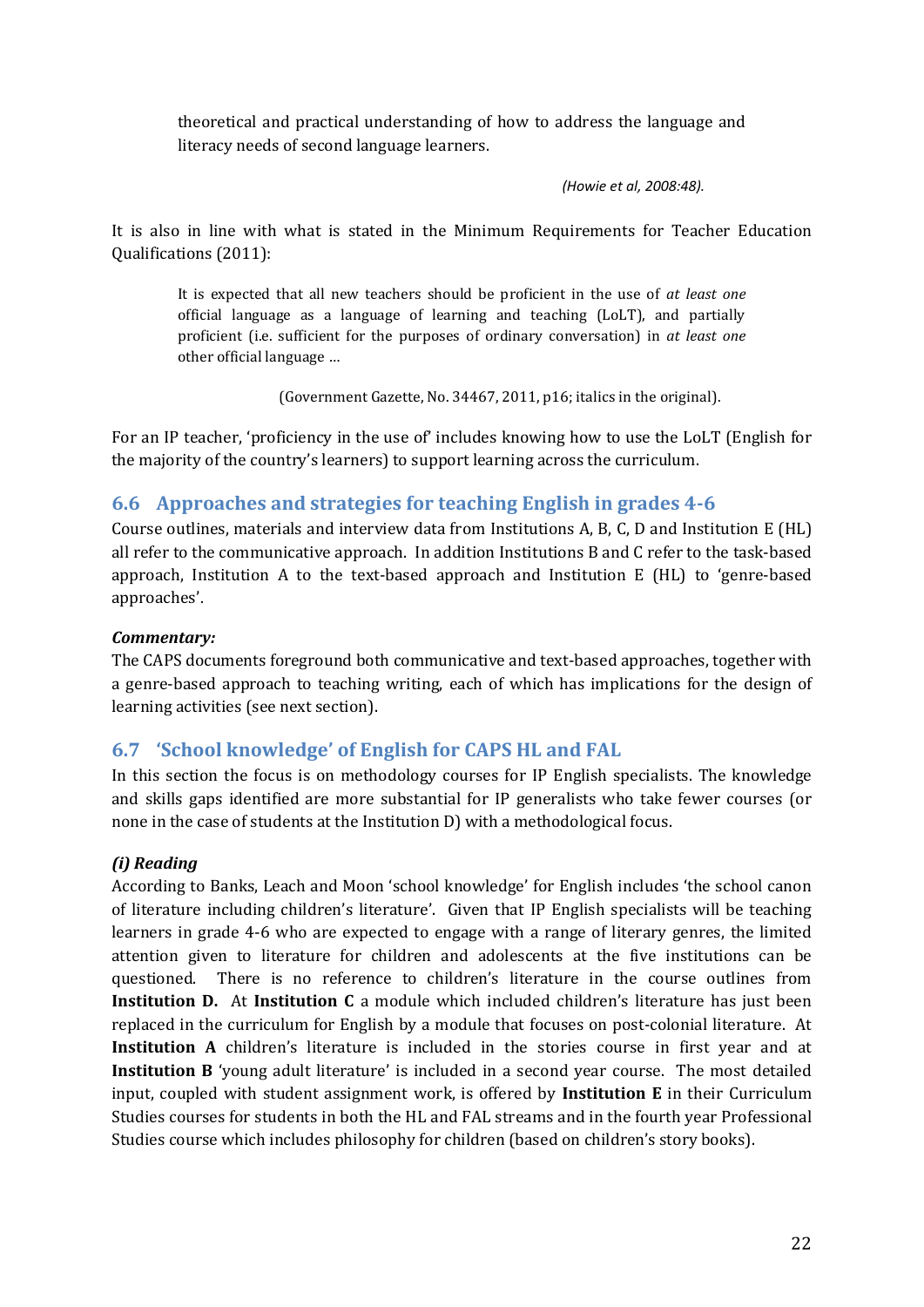In addition to becoming knowledgeable about children's literature and ways of using literary texts in the classroom, a text-based approach to English requires that student teachers are knowledgeable about working with the full range of texts specified in the CAPS curricula (e.g. generic features of such texts, strategies for assisting learners to comprehend and critique them). Strategies, including questioning techniques, for assisting learners to read and respond to a range of texts are most evident in the **Institution A** and **Institution B** modules with the former including content on 'before, during and after reading' activities in line with what is advocated in CAPS and also content on what is involved in reading visual texts and in reading critically. **Institution E** requires students in the HL stream to undertake a research project to investigate what learners read but appears not to include a similar project for the FAL stream where it would be equally useful. In **Institution C's** FAL methodology module many of the example texts and strategies seem more appropriate for Foundation than Intermediate Phase. At **Institution D** the only evidence that strategies for reading different types of texts are included in a course is in an examination question which asks about these (and thus it can be assumed that some course content addresses this topic).

#### *Commentary:*

In grade 4 learners should be in transition from 'learning to read' to 'reading to learn'. However, results of the Annual National Assessments (ANAs) and findings from other research projects indicate that not all learners have learned how to read accurately and fluently by the end of Grade 3. This suggests that inclusion of content on teaching beginner readers how to read, in terms of both decoding and interpreting texts could be useful in a BEd curriculum for all IP teachers. Findings from the research undertaken by Howie et al (2008) indicate that the poor performance of Grade 4 and Grade 5 learners on the international PIRLS test was in part due to limited ability to decode both texts and questions but in particular to the difficulties they encountered in reading inferentially, an aspect of learning to read and reading to learn which should have been introduced in the latter part of the Foundation Phase. Howie et al make the following observations about the preparation of teachers of reading:

South African learners' performance in the PIRLS assessments accentuates the need for reading instruction practices aimed at addressing the difficulties South African learners encounter in both the Foundation and Intermediate Phases. The teacher data, considered in this chapter, particularly highlights the need for Intermediate Phase teachers' continuing professional development to assist learners with the further development of their literacy skills in the latter primary grades. This is important, as the low overall mean performances of learners, in relation to these teachers' qualifications, perhaps suggests that the qualifications that teachers do have, have not prepared them to teach reading literacy or that, for whichever reasons, these teachers are not able to implement strategies they have gleaned from professional training to the most effective level.

(Howie et al, 2008: 48).

Teaching reading is complex and challenging. What is evident from the data is that each of the universities in the study approaches this 'topic' differently but may not be doing enough to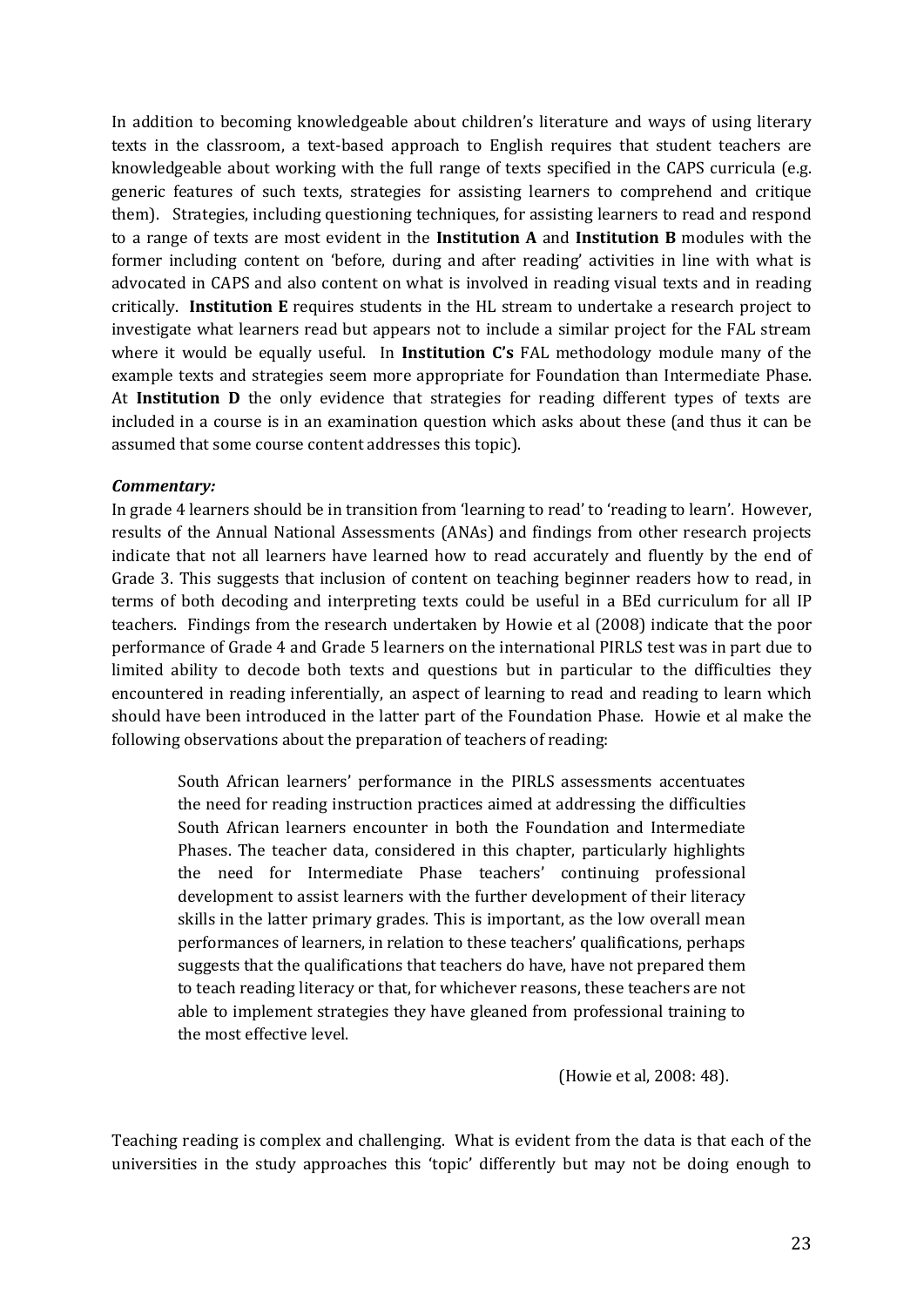equip beginner teachers with the knowledge and skills to support struggling readers on the one hand or to extend excellent readers on the other. The omission of any input on literature for children and adolescents at some institutions and the limited attention given to this important area in some others is also a cause for concern.

## *(ii) Speaking and Listening*

With **Institution C** as the possible exception, it appears that teaching listening and speaking receives limited attention across the institutions, even though all claim to be focusing on a communicative approach to the teaching of English. The **Institution C** study guides include useful input on speaking and listening in both the HL and FAL methodology modules (though the content in the latter is arguably more suited to Foundation Phase than Intermediate Phase). Course outlines from **Institution B** (for courses in years 2 and 3) and **Institution D** state that attention is given to listening and speaking but no detail is provided in terms of what is taught. For the **Institution E HL** courses there is brief reference to assignment tasks on both receptive and productive skills, but there is no information on what is taught in the FAL courses. In the two **Institution A** courses there is brief input on listening and speaking and in the second level course (taken only by IP English specialists) listening and speaking activities are included in the examination equivalent tasks.

### *Commentary:*

The Curriculum and Assessment Policy Statements for English Home Language and English First Additional Language make very similar statements about listening and speaking. The quotations are from the First Additional Language document:

Listening and speaking are central to learning in all subjects. Through effective listening and speaking strategies, learners collect and synthesise information, construct knowledge, solve problems, and express ideas and opinions. Critical listening skills enable learners to recognise values and attitudes embedded in texts and to challenge biased and manipulative language. In the Intermediate Phase, learners will use listening and speaking skills to interact and negotiate meaning. They will build on skills developed in the Foundation Phase to carry on more sustained conversations, discussions and short oral presentations.

In this phase, learners' spoken language still needs to be strengthened (HL CAPs) /scaffolded (FAL CAPS) (i.e. modelled and supported, for example, with vocabulary and sentence frames). The teacher needs to make sure that all the children get opportunities to speak in English. Because children will progress at a different pace, the teacher needs to tailor speaking opportunities (e.g. the questions she asks) to the level of the individual child. As the children move through the grades, the teacher should expect children to speak more and their utterances should become longer.

(CAPS for IP FAL: 13; CAPs for IP HL: 9)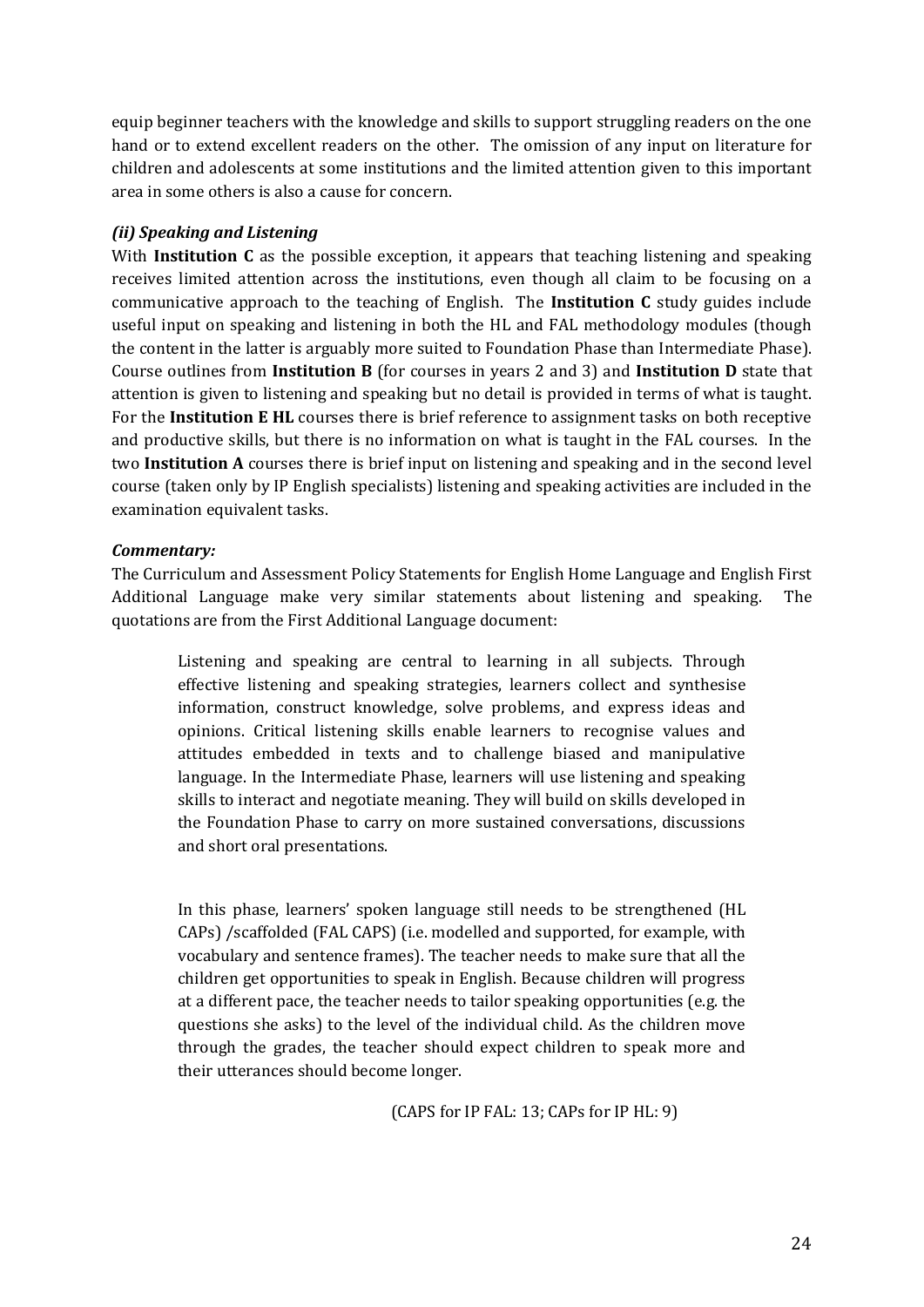These statements suggest that teachers of English as either Home or First Additional Language need both knowledge and skills that will enable them to respond to the requirements of the Intermediate Phase curriculum. It seems likely that the development of these is receiving insufficient emphasis in the BEd curricula of the five institutions, even though all five claim to have adopted a communicative approach to language teaching and learning.

## *(iii) Writing /Text making*

Only in the information obtained from **Institutions A** and **B** is it clear that student teachers learn about different approaches to teaching writing (e.g. process and genre), strategies for assisting learners to write and formative and summative assessment of writing. At **Institutions A** and **E** student teachers design and present multimodal projects, using the affordances of new technologies but there is no indication that the design and production of multimodal texts is included in methodology courses at the other institutions.

### *Commentary:*

The Curriculum and Assessment Policy Statements for English Home Language and English First Additional language also make very similar statements about teaching writing in the Intermediate Phase. The quotation below is from the First Additional Language CAPS document:

The aim is to produce competent, versatile writers who will be able to use their skills to develop and present appropriate written, visual and multimedia texts for a variety of purposes. In the Intermediate Phase, First Additional Language learners will need careful support and guidance to develop the skills of producing sustained written text.

(CAPS for IP FAL: 16)

These statements suggest that the current curriculum expects teachers to guide learners' development as writers of texts in a range of genres ('texts for a variety of purposes') and texts that are multimodal. It is a cause for concern that, according to the information gathered by the researchers, only two of the five universities offer input on different approaches to teaching writing and only two include multimodal textmaking in their curricula. Research on the teaching of writing in South African primary schools (e.g. Pile & Smythe, 1999; Hendricks, 2006; Mendelowitz, 2010) indicates that learners do very little writing. While there are several possible reasons for this, teacher underpreparedness for teaching writing is likely to be one of these reasons.

### *(iv) Assessment*

Formative and summative assessment, especially in relation to reading and writing, receive considerable attention in **Institution A** and **Institution B** courses when reading, writing, listening or speaking is the content focus and also when students are focusing on lesson planning. There is some reference to assessment in **Institution C** and **Institution E** methodology courses and assessment was mentioned by an **Institution D** lecturer as a topic that is addressed but there was no evidence of such a topic in the course outlines.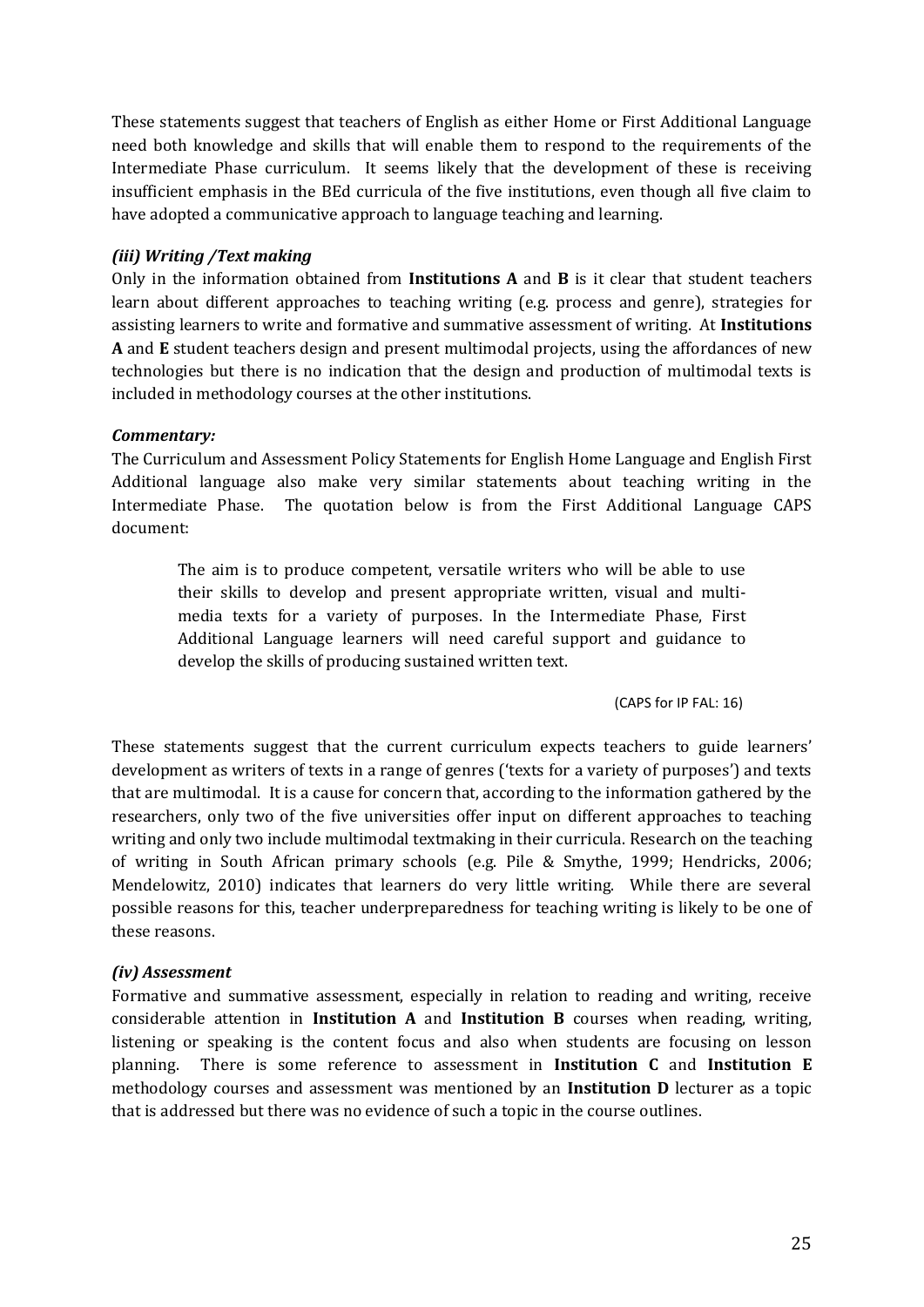#### *Commentary:*

Analysis of curriculum documents and interviews from each institution suggests that, as with many of the other aspects of pedagogic knowledge, the two universities that engage most substantively with the school curriculum for English (**Institutions A** and **B**) prepare student teachers more fully to undertake the complex tasks involved in assessment than do the other three. Given that even beginner teachers are expected to plan and implement a range of assessments in their English classes, the limited attention given to assessment in some institutions is a cause for concern.

#### <span id="page-27-0"></span>**6.8 Lesson planning / micro-teaching**

Opportunities for students to plan lessons, to participate in micro-teaching activities and to receive feedback on this planning and teaching differ greatly across the institutions. As a distance learning institution, **Institution C** is unable to offer microteaching opportunities to student teachers. There is useful, but limited information on lesson planning in both the HL and FAL methodology course materials and some assignments focus on planning learning activities and lessons. It is difficult to work out how students at **Institution E** are prepared for teaching in schools. Limited microteaching is available to first year students as part of the Academic Development Programme. Lesson planning and the preparation of a teaching file are components of a course titled "Professional Studies" that is assessed for a Curriculum Studies (i.e. 'methodology') mark. There is no information on how lesson planning is approached at **Institution D** but IP English specialists have an opportunity to plan a lesson in a group of five that is then taught in a microteaching context by one group member. It appears that only at **Institutions A** and **B** (and perhaps at **Institution E**), do student teachers have opportunities to plan, teach and receive feedback on lessons on more than one occasion. With the greater number of methodology modules at **Institution B** it is not surprising that at this institution students plan, teach and receive feedback on a number of lessons in years 2 to 4.

#### *Commentary:*

Findings from local and international research on initial teacher preparation programmes indicate that many student teachers find the teaching practicum simultaneously the most daunting and the most valuable part of their programme. Findings from this study indicate that on-campus preparation, in terms of microteaching opportunities, is quite limited at two of the institutions and, understandably, not available at **Institution C**. Of greater concern are the apparently limited opportunities for formative feedback and for practice in drafting and crafting lesson plans at **Institutions C** and **D.** Student teachers at **Institution A** appear to have adequate opportunities and at **Institution E** to have some opportunities in first year, while at **Institution B** lesson planning is central to the methodology courses in all four years.

## <span id="page-27-1"></span>**7 Findings from the cross-institutional analysis**

In writing about case studies in educational research Bassey (1999) argues that if researchers have gathered data on a case from multiple sources and have analysed this data carefully, when reporting their findings they are entitled to make what he terms 'fuzzy generalisations'. This report concludes with the following fuzzy generalisations which have emerged from a cross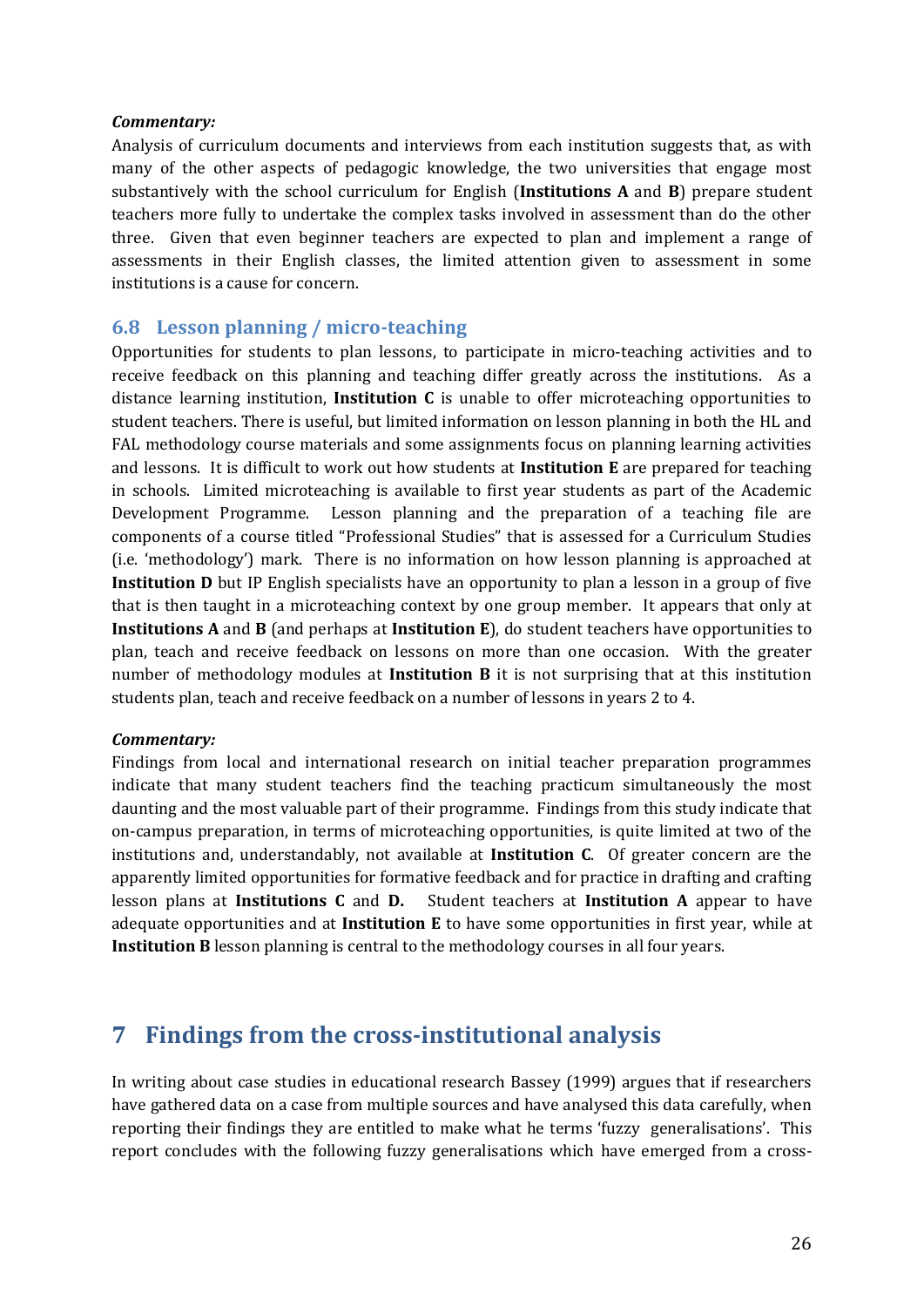institutional analysis of course outlines and assessment information, course materials, lecturer interview data and a researcher's report from each institution:

- The academic literacy courses offered to all IP student teachers at each of the five institutions contribute to very different constructions of literate teachers, as a result of the different learning focus of each course. While the aim of one appears to be to fill gaps in student teachers' syntactic and lexical knowledge of English (**Institution D**), others aim to support development of ability to read and write academic texts (**Institutions A, B, C, E**) with only **Institution A** including a focus on reading about and doing research ). While the need for syntactic and lexical 'gap filling' for some students is acknowledged, if this is the sole or main focus of academic literacy programmes student teachers are unlikely to gain sufficient epistemic access to what Shay (2012) terms 'socially powerful' theoretical knowledge.
- Only in two institutions do courses (both subject and pedagogic in one (**Institution A**) and pedagogic in the other (**Institution B**)) engage substantively with New Literacy Studies in which literacy practices are considered 'cross culturally, in different domains, in different discourses and as they vary in relation to different sign systems and different technologies' (Janks, 2010: 117). When literacies are produced and used in such diverse ways within and across communities in South Africa and globally, this lack of engagement in several institutions is a cause for concern.
- The subject courses offered to IP English specialists at each of the five institutions contribute to very different constructions of teachers of English, as a result of the learning focus of the courses and the texts (including film texts) and genres chosen by lecturers.
- Children's literature, as part of the subject knowledge of an IP English teacher, is given limited attention at **Institutions A** and **B**, is ignored at **Institutions C** and **D** (Institution C's module which included children's literature has been discontinued), with only Institution E including substantial content and assignment work on literature for children.), This situation is a cause for concern given the importance of developing learners' interest in reading.
- Even in the two institutions (**B** and **E**) which offer more 'school and pedagogic knowledge' courses than do the other three, the allocation of time and course credits is significantly less than for English as subject and while depth of subject knowledge is centrally important in teacher education, it appears that across all five institutions, there may be insufficient focus on equipping student teachers to guide Intermediate Phase learners to become proficient readers and writers / producers of texts in a range of genres and modes.
- In only two of the five institutions (**A** and **B**) is substantial time allocated to microteaching and lesson planning. These two institutions are also the only ones that foreground the CAPS documents in their 'school and pedagogic knowledge' courses and that teach IP specialists on their own for a one year course.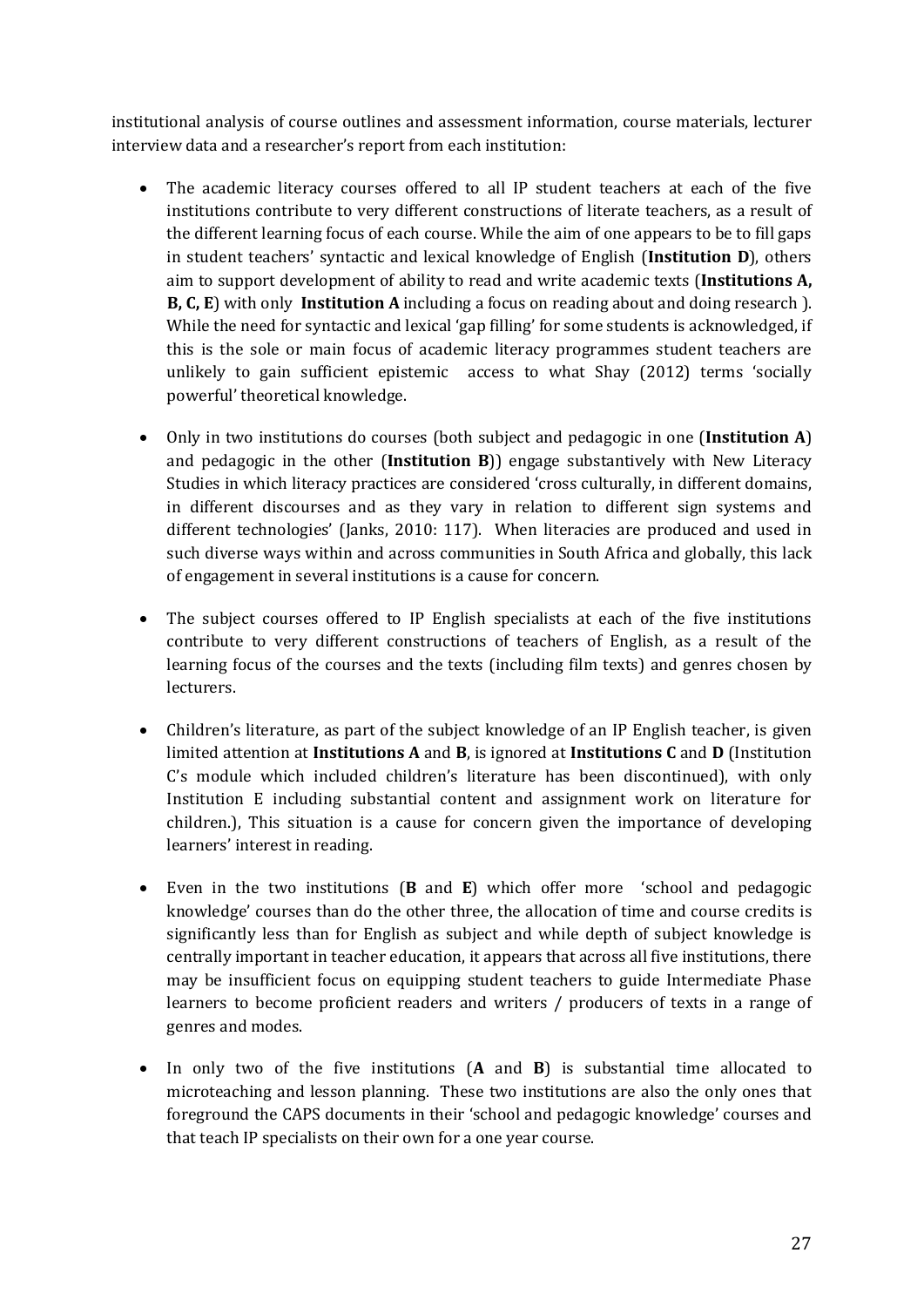- The opportunities for IP generalists to study English as subject courses, which could contribute to their development as literate teachers, vary from non-existent to limited.
- The opportunities for IP generalists to study courses with a focus on 'school and pedagogic knowledge' also vary from non-existent to limited, with the two institutions that pay most attention to microteaching, lesson planning and the CAPS documents again being the two that offer the most support to the generalist, in the one, a course with a LoLT focus (**Institution B**) and in the other a course with a focus on reading, writing and assessment (**Institution A**).
- The language and literacy challenges experienced by many learners in the transition from learning in their home languages(s) to learning in English and in developing their knowledge of English as subject, together with the challenges associated with the linguistic complexity of classrooms in many urban areas, appear to be insufficiently addressed across all institutions, although some pay more attention to addressing these challenges than others.
- The resources, particularly human resources, available at the five institutions appear to differ markedly to the detriment of what some institutions (particularly Institutions C and D) are able to offer to students in terms of formative feedback on their work, opportunities for microteaching and opportunities for lecturer modelling of good teaching practices for the classroom.
- At some institutions interviews with lecturers revealed lack of familiarity with what is offered to IP English specialists, in both subject and pedagogic knowledge courses, across the four years of a BEd curriculum. This is a cause for concern in regard to curriculum development and curriculum coherence.

## <span id="page-29-0"></span>**8 Concluding observations**

Some of the findings in the previous section indicate concerns about specific aspects of the curriculum for English as subject (e.g. limited conceptualisations of literacy; limited study of literature for children, limited film study) or for teaching English (e.g. insufficient attention given to learners' development as readers and writers / producers of texts in a range of genres and modes). The concluding observations are offered in response to what is stipulated in the *Minimum Requirements for Teacher Education Qualifications* (MRTEQ) for all BEd graduates and for graduates specialising in Intermediate Phase Teaching.

i. MRTEQ specifies that all new teachers should be proficient in the use of at least one official language as a language of learning and teaching (LoLT). For the Intermediate Phase, this is likely to be English (as a home or additional language) for the majority of the country's learners (with Afrikaans the alternative). This may be one reason why some institutions (particularly Institution D, but also to a lesser extent Institution B and Institution E) foreground the syntax and lexis of English in their academic literacy courses (Institutions B, D and E) and English as subject courses (Institution D). A question to be asked is whether student teachers who require courses to build their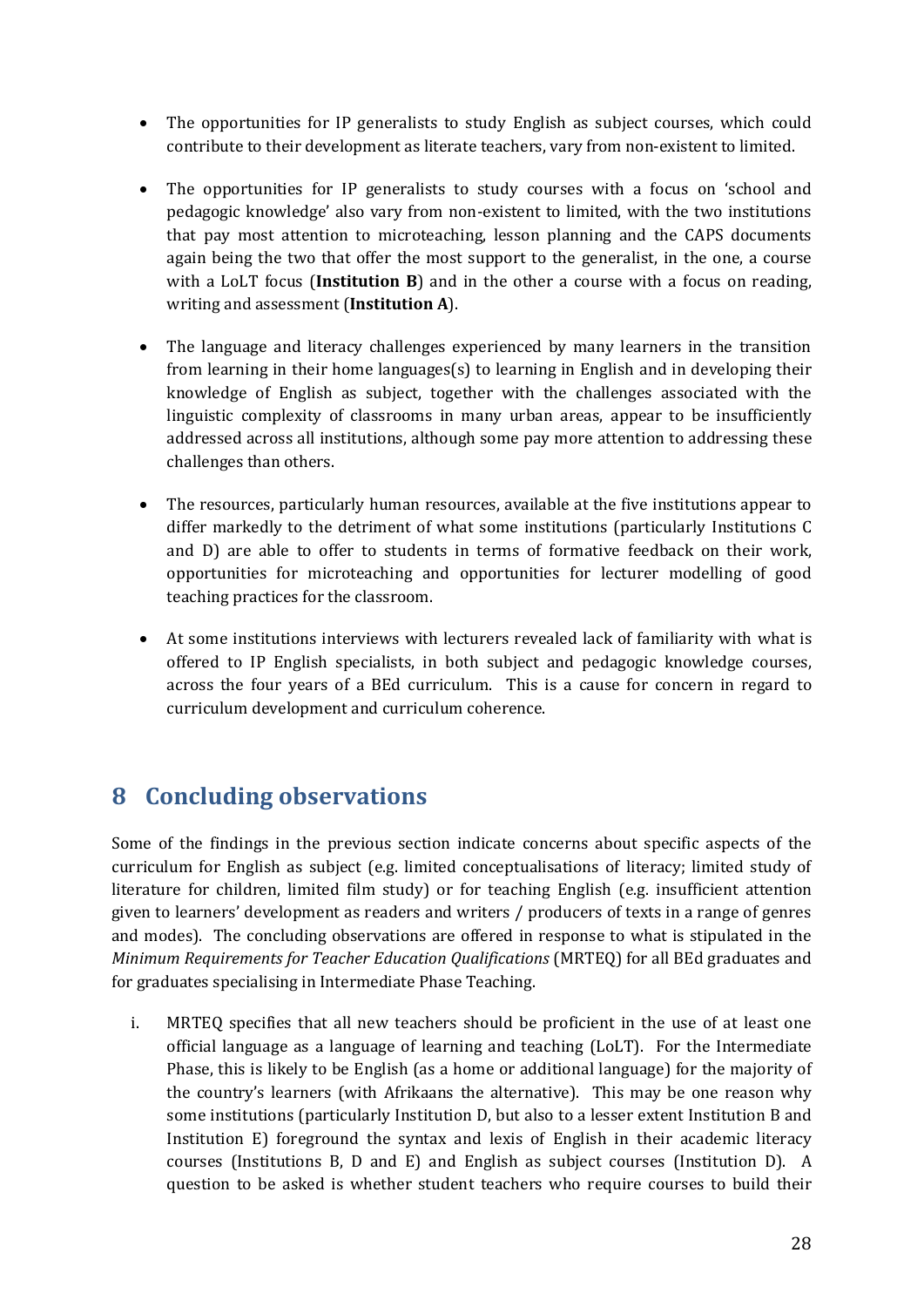proficiency in English should be placed on an extended curriculum so that becoming more proficient in English is not at the expense of acquiring the knowledge of English as subject and pedagogic knowledge for teaching English competently.

- ii. MRTEQ specifies that all BEd students are required to develop 'intellectual independence' and 'some level of research competence' in order to provide a basis for postgraduate studies and for further professional development. In the data from the five institutions it is evident that developing independent and critical thought and research competence is addressed at three of them in courses for English specialists in the latter part of the degree (Institution A, Institution B and Institution E HL) and from first year in two of them (Institution A and Institution E HL). Information from a fourth year Professional Studies course at Institution E indicates that all BEd students undertake a research project and this raises the question of whether 'developing research competence' is located in parts of the BEd programme at Institution C and D for which data were not obtained or whether this specification in the MRTEQ is not addressed at these two institutions.
- iii. There are three specifications for *all* Intermediate Phase teachers that appear to be ignored, or inadequately addressed in some or all of the BEd programmes at the five institutions:
	- All IP teachers must be skilled in identifying barriers to learning within their specialisations(s), as well as in curriculum differentiation for multiple learning levels within a grade. There is no indication in the data analysed that attention is paid to these two aspects of pedagogy at any of the institutions. This may be because these are addressed in a general way in courses such as 'inclusive education' but the neglect of a disciplinary (subject) focus can be questioned.
	- All IP teachers must specialise to teach languages (comprising First Language Teaching in one of the official languages and First Additional English Language teaching). The first language may be any of the eleven official languages and thus data about this aspect of the BEd curriculum may not have been gathered (from Institution E there is data that all students are required to study three languages, English Afrikaans and isiXhosa for two years). However, it is clear that not all IP teachers specialise in teaching English as first additional language at any of the five institutions, with only Institution B and C offering a methodology course to all IP BEd students in which the focus is on teaching and learning English as LoLT (Institution B) or teaching and learning an additional language (institution C).
	- All IP teachers must have a sufficiently broad background knowledge to understand the requirements of all subjects in the IP curriculum. Where there are no English as subject courses for all IP students (Institution  $B -$  but to be added in 2014, Institution A, Institution D) or English methodology courses (Institution D) it is difficult to imagine how student teachers can acquire such knowledge.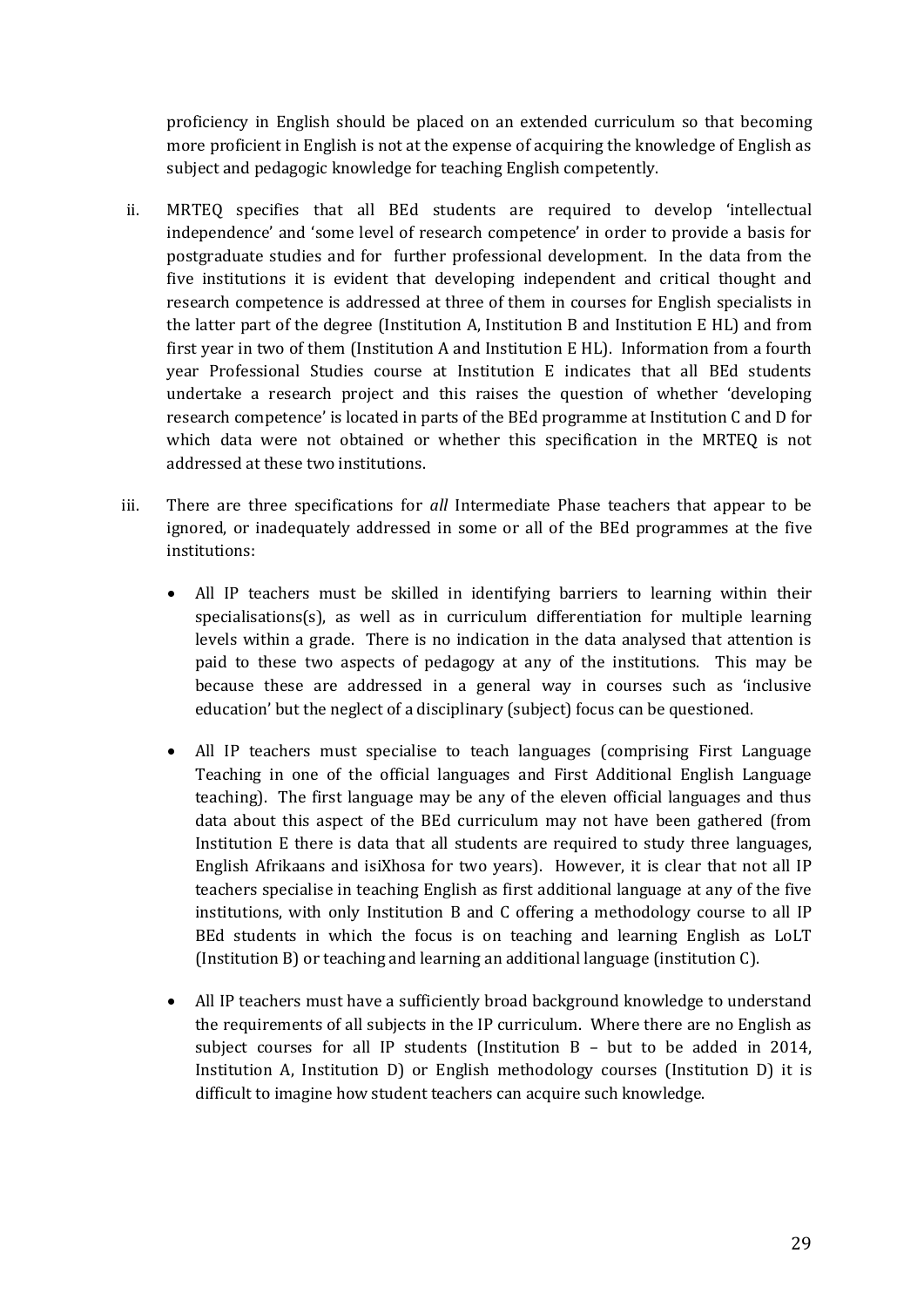## <span id="page-31-0"></span>**Acknowledgement**

The cooperation of staff at the five institutions studied is gratefully acknowledged. Aside from important ethical considerations, in the interests of keeping the principles of ITE in view, rather than focusing on particular institutions, strict anonymity of the institutions and individuals involved will be maintained.

The project is supported financially by the Anglo American Chairman's Fund, Rand Merchant Bank, the Department of Higher Education and Training, Pearson, and JET Education Services.

ITERP is led by Nick Taylor and managed by Aneesha Mayet, with administrative support from Deidre Davids. The research was conducted by Lynn Bowie, Carol Bertram, Maryla Bialobrzeska, Roger Deacon, Adele Gordon, Ken Harley, Yvonne Read, Lee Rusznyak and Tessa Welch.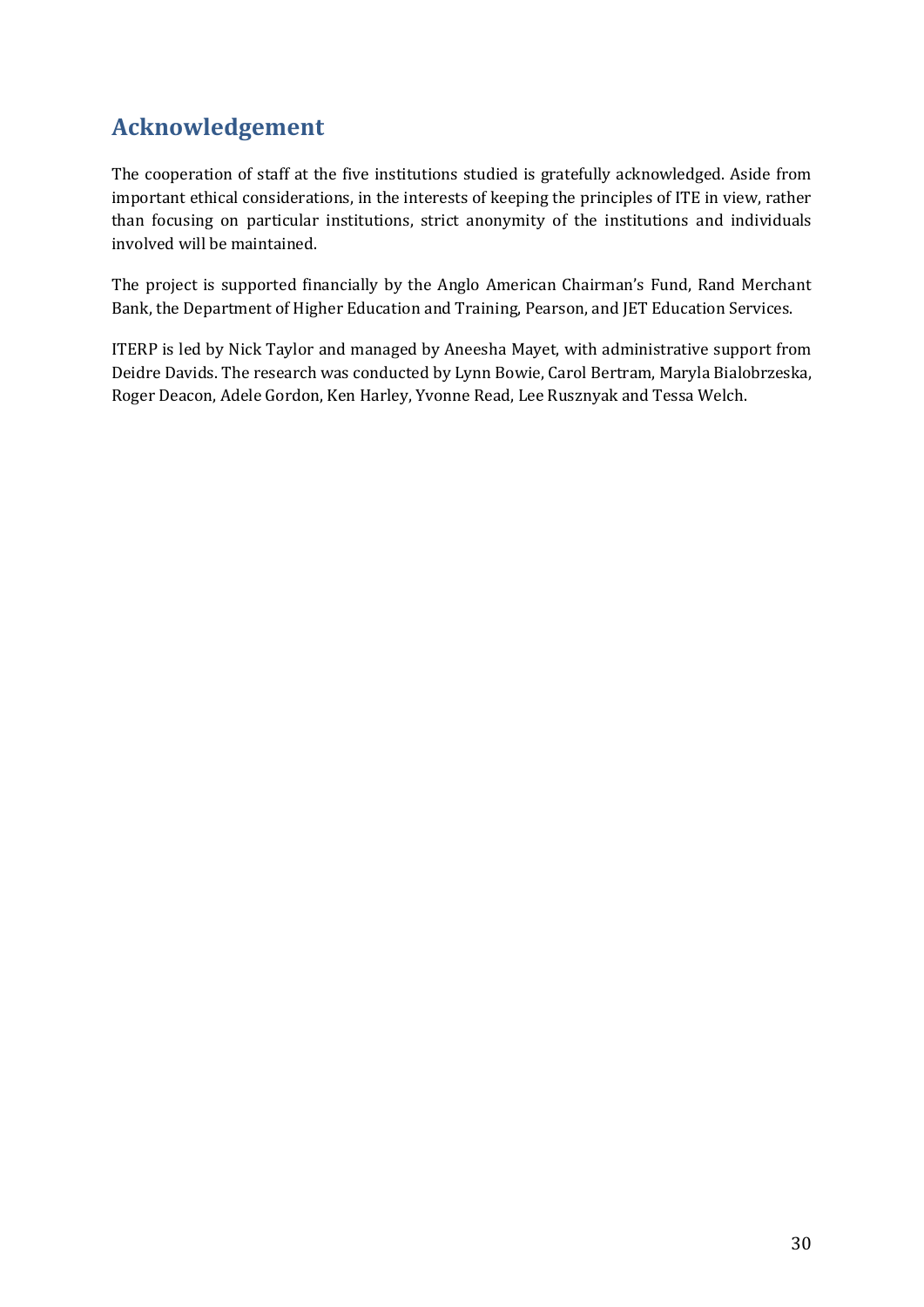## <span id="page-32-0"></span>**References**

- Banks, F., Leach, J. & Moon, B. (1999) New Understandings of Teachers' Pedagogic Knowledge. In J. Leach & B. Moon (Eds.) *Learners and Pedagogy*. (pp. 89-110) London: Paul Chapman & The Open University.
- Bowie, L. 2014. Report on mathematics courses for Intermediate Phase student teachers at five universities. Johannesburg: JET Education Services.
- Bassey, M. (1999) *Case Study Research in Educational Settings*. Buckingham: Open University Press.
- Deacon, R. 2012. The Initial Professional Development of Teachers: A Literature Review. Johannesburg: JET Educational Services.
- Deacon 2014. Report on the 2013 survey of final year initial teacher education students. Johannesburg: JET Education Services.
- Department of Basic Education. (2010). *Curriculum and Assessment Statement, Intermediate Phase. Home Language.* Pretoria: Department of Basic Education
- Government Gazette No. 34467, 15 July 2011. *The Minimum Requirements for Teacher Education Qualifications.*
- Heath, S. B. (1983) *Ways with Words*. Cambridge: Cambridge University Press.
- Hendricks, M. (2006) Writing practices in grade 7 classes in the Eastern Cape Province. Unpublished PhD thesis. University of the Witwatersrand.
- Howie, S., Venter, E., Van Staden, S., Zimmerman, L., Long, C., Du Toit, C., Sherman, V. & Archer, E. (2008) *PIRLS 2006 Summary Report: South African Children's Reading Literacy Achievement.* Pretoria: University of Pretoria Centre for Evaluation and Assessment.
- Janks, H. (2010) *Literacy and Power*. New York & London: Routledge.
- Mendelowitz, B. (2010) Elusiveness of imagination: a case study of five teachers' conceptions and enactments of imaginative writing pedagogies in Gauteng classrooms. Unpublished PhD thesis, University of the Witwatersrand.
- Muller, J. (2009) Forms of knowledge and curriculum coherence. *Journal of Education and Work,* 22*(3).* pp205-226.
- National Council of Teachers of English. (2013) *Position Statement on Literacy for the 21st century.* [www.ncte/org/positions/statements/21stcentdefinition](http://www.ncte/org/positions/statements/21stcentdefinition) Accessed 23 March 2014
- New London Group. (2000) A pedagogy of multiliteracies: Designing social futures. In Ciope, B. & Kalantzis, M. (Eds.) *Multiliteracies*. London: Routledge.